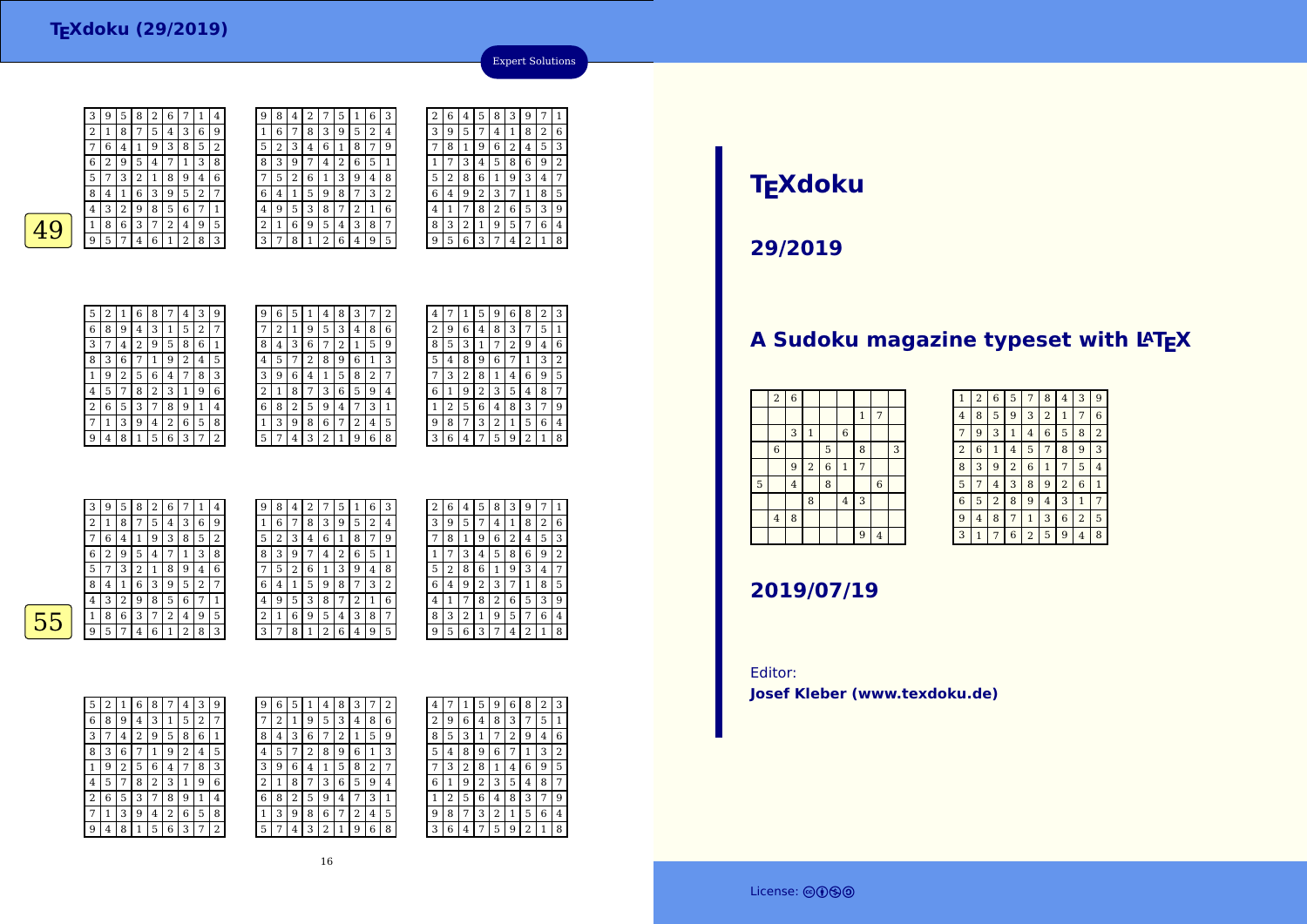## **TEXdoku (29/2019)**

Intermediate Solutions

|             |   | 7                | $\boldsymbol{9}$ | $\overline{a}$ |             |   |   | 8 |                  |
|-------------|---|------------------|------------------|----------------|-------------|---|---|---|------------------|
|             |   |                  |                  |                | 4           |   |   |   |                  |
|             | 5 |                  |                  | 8              |             | 6 |   |   | $\boldsymbol{2}$ |
|             |   | 8                |                  | 7              | $\,2$       |   |   | 6 |                  |
|             |   |                  | $\boldsymbol{2}$ | 3              |             |   |   | 7 | 9                |
|             |   |                  |                  |                | $\mathbf 5$ |   | 8 |   | $\overline{4}$   |
|             |   |                  |                  |                |             |   |   |   |                  |
|             | 9 |                  |                  |                |             |   |   |   |                  |
| $\mathbf 1$ |   | $\boldsymbol{2}$ | $\bf 4$          |                |             |   | 5 |   |                  |
|             |   |                  |                  |                |             |   |   |   |                  |

|                  |              |                | 3              |                | 5 |                | $\mathbf{1}$   | 7 |
|------------------|--------------|----------------|----------------|----------------|---|----------------|----------------|---|
| 7                |              |                | $\overline{6}$ | 8              |   | 5              | $\overline{4}$ |   |
| $\boldsymbol{2}$ |              | 3              |                |                |   | 8              |                |   |
| 8                |              |                |                |                |   | $\mathbf 1$    |                | 5 |
|                  |              |                |                |                |   | $\overline{4}$ |                |   |
| 3                | $\mathbf{1}$ | $\overline{4}$ |                |                |   |                | 8              |   |
| $\boldsymbol{6}$ | 8            | 7              |                |                |   |                |                |   |
|                  |              |                |                | $\overline{4}$ |   |                | $\overline{6}$ |   |
|                  |              |                | 5              |                |   | 3              |                |   |

Simple

|             |   | $\bf 4$ | $\mathbf{1}$ |            |                |                |                         | 7              |
|-------------|---|---------|--------------|------------|----------------|----------------|-------------------------|----------------|
|             |   |         |              |            |                |                |                         |                |
|             |   |         |              |            |                |                |                         | $\overline{2}$ |
|             |   |         |              |            |                |                |                         | 3              |
|             | 5 |         |              | $\sqrt{2}$ | $\sqrt{ }$     | $\overline{4}$ |                         | 8              |
| 7           |   | 8       | $\mathbf 5$  | 3          |                |                |                         | 6              |
|             |   | 3       | 8            |            | $\mathbf{1}$   | $\overline{6}$ |                         | $\overline{4}$ |
| $\mathbf 1$ |   |         |              |            | $\overline{4}$ |                | $\overline{\mathbf{c}}$ |                |
|             |   |         | 3            | 7          |                |                |                         | 1              |

| 9 |                | $\,2$        | 7     |                |              |   |   |              |
|---|----------------|--------------|-------|----------------|--------------|---|---|--------------|
|   |                |              |       | 3              | 9            |   |   |              |
|   | 7              | 3            |       |                | 8            |   |   |              |
|   |                |              |       |                |              |   |   |              |
|   |                |              |       | 8              | $\mathbf{1}$ | 7 |   | 9            |
| 5 | $\mathbf{1}$   |              |       | $\overline{4}$ | 7            |   |   |              |
|   | 3              | $\mathbf{1}$ | $\,2$ |                |              |   | 7 | 5            |
| 8 |                | 9            |       |                |              |   |   | $\mathbf{1}$ |
|   | $\overline{2}$ |              |       |                | 4            |   |   |              |

|                | 9           | $\,1\,$ |       | $\overline{c}$ |   | $\bf 4$     | 3                       | 6 |
|----------------|-------------|---------|-------|----------------|---|-------------|-------------------------|---|
| 3              | 7           |         |       |                |   |             | $\overline{\mathbf{c}}$ | 9 |
| $\overline{4}$ |             | $\,2$   |       |                |   |             | 8                       |   |
| $\overline{6}$ |             |         |       |                |   |             |                         |   |
|                | 8           | 9       |       | 4              |   | $\,$ 6 $\,$ | $\mathbf{1}$            |   |
|                | $\mathbf 1$ |         | $\,2$ |                | 7 |             |                         |   |
|                |             |         |       | $\,1\,$        |   |             |                         |   |
|                |             | 3       |       |                |   |             |                         |   |
|                | 6           |         |       |                |   | 8           |                         |   |

|   | 8 | 9           | 2            |             |                |       | 5            |
|---|---|-------------|--------------|-------------|----------------|-------|--------------|
|   |   | 3           |              | 5           |                | $\,2$ | 8            |
|   |   |             |              |             | $\mathbf{1}$   |       |              |
|   |   | $\,$ 6 $\,$ |              |             |                |       | 9            |
|   | 7 |             | $\mathbf{1}$ |             |                |       | $\sqrt{2}$   |
|   |   |             |              | 7           | 6              |       |              |
|   |   |             | 3            |             |                | 5     | $\mathbf{1}$ |
| 9 | 5 |             |              | $\,$ 6 $\,$ | $\overline{2}$ |       | 7            |
|   |   |             |              |             | 9              | 8     |              |

|   |   | 5 | 3 | 2 | 1 | 6 | 8 | 4 |  |
|---|---|---|---|---|---|---|---|---|--|
|   | 2 | 3 | 8 | 6 | 4 | 7 | 5 | 9 |  |
| 6 | 8 | 4 | 7 | 9 | 5 | 2 | 3 | 1 |  |
| 2 | 6 |   | 4 | З | 8 | 5 | g |   |  |
| 3 | 5 | 8 | 1 | 7 | 9 | 4 | 6 | 2 |  |
| 4 | g | 7 | 2 | 5 | 6 | 8 | 1 | 3 |  |
| 8 | 4 | 6 | 9 | 1 |   |   | 2 | 5 |  |
|   | 1 | 2 | 5 | 8 | 3 | 9 | 4 | 6 |  |
| 5 | 3 | q | 6 | 4 | 2 |   | 7 | 8 |  |
|   |   |   |   |   |   |   |   |   |  |

|   | 5 | 1 | 4              | 6 | 9 | 2 | 8 | 3 |  |
|---|---|---|----------------|---|---|---|---|---|--|
| 2 | 4 | 9 | 7              | 8 | 3 | 6 | 1 | 5 |  |
| 6 | 8 | 3 | 1              | 2 | 5 | 7 | 9 | 4 |  |
| 4 | 1 | 8 | 5              | 3 | 2 | 9 | 7 | 6 |  |
| 5 | 7 | 2 | 6              | 9 | 1 | 3 | 4 | 8 |  |
| 3 | 9 | 6 | 8              | 4 | 7 | 5 | 2 | 1 |  |
| 9 | 6 | 7 | 3              | 1 | 8 | 4 | 5 | 2 |  |
| 8 | 2 | 4 | 9              | 5 | 6 | 1 | 3 | 7 |  |
|   | 3 | 5 | $\overline{2}$ | 7 | 4 | 8 | 6 | 9 |  |

| 4 | 2 | 5              | 1 | 8              | 6              | 3              | 9 |   |
|---|---|----------------|---|----------------|----------------|----------------|---|---|
| 8 | 1 | 9              | 2 | 7              | 3              | 6              | 4 | 5 |
| 3 | 7 | 6              | 5 | 4              | 9              | 1              | 2 | 8 |
| 6 | 5 | 4              | 7 | 1              | 8              | 9              | 3 | 2 |
| 2 | 3 | 1              | 6 | 9              | 5              | 7              | 8 | 4 |
| 7 | 9 | 8              | 4 | 3              | $\overline{2}$ | 5              | 1 | 6 |
| 9 | 4 | 3              | 8 | 6              | 7              | $\overline{2}$ | 5 | 1 |
| 5 | 8 | 7              | 9 | $\overline{2}$ | 1              | 4              | 6 | 3 |
|   | 6 | $\overline{2}$ | 3 | 5              | 4              | 8              | 7 | 9 |

| 4 | 6 | 3 | 9              | 1 | 2 | 8 |   | 5 |
|---|---|---|----------------|---|---|---|---|---|
| 9 | 5 | 1 | 4              | 8 | 7 | 6 | 2 | 3 |
| 2 | 8 |   | 6              | 5 | 3 | 9 | 4 | 1 |
|   |   | 4 | 5              | 6 | 8 | 2 | 3 | 9 |
| 8 | 9 | 5 | 3              | 2 | 4 |   | 1 | 6 |
| 3 | 2 | 6 | 1              |   | 9 | 4 | 5 | 8 |
| 6 | 3 | 9 |                | 4 | 1 | 5 | 8 | 2 |
| 5 | 4 | 2 | 8              | 3 | 6 | 1 | 9 | 7 |
|   |   | 8 | $\overline{2}$ | 9 | 5 | 3 | 6 | 4 |

| 4 | З | 8 | 9 | 6 | 7 | 1              | 5            | 2            |
|---|---|---|---|---|---|----------------|--------------|--------------|
| 9 |   | 2 | 5 | 3 | 1 | 4              | 6            | 8            |
| 6 | 1 | 5 | 2 | 8 | 4 | 9              | 3            | 7            |
| 5 | 2 | 1 | 6 | 9 | 3 |                | 8            | 4            |
| 3 | 4 | 6 | 7 | 1 | 8 | 5              | 2            | g            |
|   | 8 | 9 | 4 | 5 | 2 | 3              | $\mathbf{1}$ | 6            |
| 1 | 5 | 7 | 8 | 2 | 9 | 6              | 4            | 3            |
| 8 | 9 | 3 | 1 | 4 | 6 | $\overline{2}$ | 7            | 5            |
| 2 | 6 | 4 | 3 | 7 | 5 | 8              | 9            | $\mathbf{1}$ |
|   |   |   |   |   |   |                |              |              |

| 1 | 4 | 8              | 5 | 3 |   | 2 | 9              | 6 |
|---|---|----------------|---|---|---|---|----------------|---|
|   | 3 | $\overline{2}$ | 9 | 6 | 4 | 5 | 8              | 1 |
| 6 | 5 | 9              | 8 | 1 | 2 | 4 |                | 3 |
| 4 |   |                | 3 | 2 | 6 | 8 | 5              | 9 |
| 9 | 8 | 6              | 4 | 5 | 1 | 3 | $\overline{2}$ | 7 |
| 5 | 2 | 3              | 7 | 8 | 9 | 1 | 6              | 4 |
| 2 | 7 | 4              | 1 | 9 | 5 | 6 | 3              | 8 |
| 8 | 6 | 1              | 2 | 7 | 3 | 9 | 4              | 5 |
|   | q | 5              | 6 | 4 | 8 | 7 | 1              | 2 |

| 9 | 7 | 5 | 3 | 2 |   | 6 | 8 | 4 |  |
|---|---|---|---|---|---|---|---|---|--|
| 1 | 2 | 3 | 8 | 6 | 4 |   | 5 | 9 |  |
| 6 | 8 | 4 | 7 | 9 | 5 | 2 | 3 | 1 |  |
| 2 | 6 |   | 4 | 3 | 8 | 5 | 9 | 7 |  |
| 3 | 5 | 8 | 1 | 7 | 9 | 4 | 6 | 2 |  |
| 4 | 9 | 7 | 2 | 5 | 6 | 8 | 1 | 3 |  |
| 8 | 4 | 6 | 9 | 1 |   | 3 | 2 | 5 |  |
|   | 1 | 2 | 5 | 8 | 3 | 9 | 4 | 6 |  |
| 5 | 3 | 9 | 6 | 4 | 2 |   |   | 8 |  |

|   | 5 | 1 | 4              | 6 | 9 | $\overline{2}$ | 8 | 3 |
|---|---|---|----------------|---|---|----------------|---|---|
| 2 | 4 | 9 |                | 8 | 3 | 6              | 1 | 5 |
| 6 | 8 | 3 | 1              | 2 | 5 | 7              | 9 | 4 |
| 4 | 1 | 8 | 5              | 3 | 2 | 9              | 7 | 6 |
| 5 | 7 | 2 | 6              | 9 | 1 | 3              | 4 | 8 |
| 3 | 9 | 6 | 8              | 4 | 7 | 5              | 2 | 1 |
| 9 | 6 | 7 | 3              | 1 | 8 | 4              | 5 | 2 |
| 8 | 2 | 4 | 9              | 5 | 6 | 1              | 3 | 7 |
|   | 3 | 5 | $\overline{2}$ | 7 | 4 | 8              | 6 | 9 |

| 4 | 2 | 5              | 1              | 8 | 6              | 3              | g              |                |
|---|---|----------------|----------------|---|----------------|----------------|----------------|----------------|
| 8 | 1 | 9              | $\overline{2}$ | 7 | 3              | 6              | 4              | 5              |
| 3 | 7 | 6              | 5              | 4 | 9              | 1              | $\overline{2}$ | 8              |
| 6 | 5 | 4              | 7              | 1 | 8              | 9              | 3              | $\overline{2}$ |
| 2 | 3 | 1              | 6              | 9 | 5              | 7              | 8              | 4              |
|   | 9 | 8              | 4              | 3 | $\overline{c}$ | 5              | 1              | 6              |
| 9 | 4 | 3              | 8              | 6 |                | $\overline{c}$ | 5              | 1              |
| 5 | 8 | 7              | 9              | 2 | 1              | 4              | 6              | 3              |
|   | 6 | $\overline{2}$ | 3              | 5 | 4              | 8              | 7              | q              |

| 4 | 6 | 3 | g              | 1 | 2 | 8              | 7 | 5              |
|---|---|---|----------------|---|---|----------------|---|----------------|
| 9 | 5 |   | 4              | 8 | 7 | 6              | 2 | 3              |
| 2 | 8 | 7 | 6              | 5 | 3 | 9              | 4 |                |
|   |   | 4 | 5              | 6 | 8 | $\overline{2}$ | 3 | 9              |
| 8 | 9 | 5 | 3              | 2 | 4 |                | 1 | 6              |
| 3 | 2 | 6 | 1              |   | 9 | 4              | 5 | 8              |
| 6 | 3 | 9 |                | 4 | 1 | 5              | 8 | $\overline{2}$ |
| 5 | 4 | 2 | 8              | 3 | 6 | 1              | 9 | 7              |
|   |   | 8 | $\overline{2}$ | 9 | 5 | 3              | 6 | 4              |

| 4 | 3              | 8 | 9 | 6              |   | 1              | 5              | $\overline{2}$ |
|---|----------------|---|---|----------------|---|----------------|----------------|----------------|
| 9 | 7              | 2 | 5 | 3              | 1 | 4              | 6              | 8              |
| 6 | 1              | 5 | 2 | 8              | 4 | 9              | 3              | 7              |
| 5 | $\overline{2}$ | 1 | 6 | 9              | 3 | 7              | 8              | 4              |
| 3 | 4              | 6 | 7 | 1              | 8 | 5              | $\overline{2}$ | 9              |
|   | 8              | 9 | 4 | 5              | 2 | 3              | 1              | 6              |
| 1 | 5              | 7 | 8 | $\overline{2}$ | 9 | 6              | 4              | 3              |
| 8 | 9              | 3 | 1 | 4              | 6 | $\overline{2}$ | 7              | 5              |
| 2 | 6              | 4 | 3 | 7              | 5 | 8              | 9              | 1              |

|   | 4 | 8              | 5 | 3 | 7 | $\overline{c}$ | 9              | 6 |
|---|---|----------------|---|---|---|----------------|----------------|---|
| 7 | 3 | $\overline{2}$ | 9 | 6 | 4 | 5              | 8              | 1 |
| 6 | 5 | 9              | 8 | 1 | 2 | 4              | 7              | 3 |
| 4 | 1 | 7              | 3 | 2 | 6 | 8              | 5              | 9 |
| 9 | 8 | 6              | 4 | 5 | 1 | 3              | $\overline{2}$ | 7 |
| 5 | 2 | 3              | 7 | 8 | 9 | 1              | 6              | 4 |
| 2 | 7 | 4              | 1 | 9 | 5 | 6              | 3              | 8 |
| 8 | 6 | 1              | 2 | 7 | 3 | 9              | 4              | 5 |
| 3 | 9 | 5              | 6 | 4 | 8 | 7              | 1              | 2 |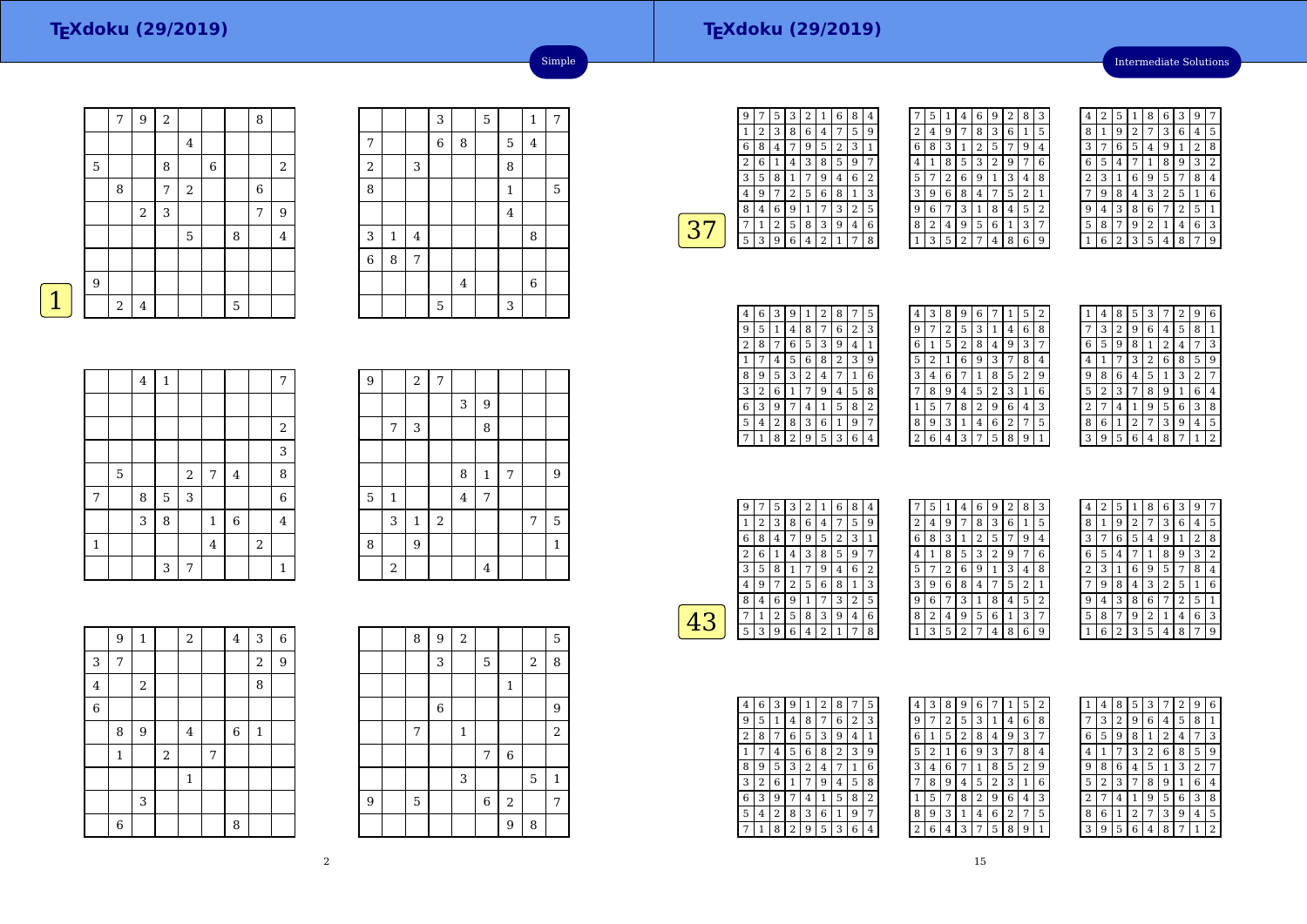|   | 5              | 1 | 4              | 6 | 9 | 2 | 8 | 3 |
|---|----------------|---|----------------|---|---|---|---|---|
| 2 | 4              | 9 | 7              | 8 | 3 | 6 | 1 | 5 |
| 6 | 8              | 3 | 1              | 2 | 5 | 7 | 9 | 4 |
| 4 | 1              | 8 | 5              | 3 | 2 | 9 |   | 6 |
| 5 | 7              | 2 | 6              | 9 | 1 | 3 | 4 | 8 |
| 3 | 9              | 6 | 8              | 4 | 7 | 5 | 2 | 1 |
| 9 | 6              | 7 | 3              | 1 | 8 | 4 | 5 | 2 |
| 8 | $\overline{2}$ | 4 | 9              | 5 | 6 | 1 | 3 | 7 |
|   | 3              | 5 | $\overline{2}$ | 7 | 4 | 8 | 6 | 9 |



| 4 | 6 | З | 9 | 1 | 2                       | 8              | 7 | 5 |  |
|---|---|---|---|---|-------------------------|----------------|---|---|--|
| 9 | 5 | 1 | 4 | 8 | 7                       | 6              | 2 | 3 |  |
| 2 | 8 | 7 | 6 | 5 | 3                       | 9              | 4 | 1 |  |
| 1 | 7 | 4 | 5 | 6 | 8                       | $\overline{2}$ | 3 | 9 |  |
| 8 | 9 | 5 | 3 | 2 | $\overline{\mathbf{4}}$ | 7              | 1 | 6 |  |
| 3 | 2 | 6 | 1 | 7 | 9                       | 4              | 5 | 8 |  |
| 6 | 3 | 9 |   | 4 | 1                       | 5              | 8 | 2 |  |
| 5 | 4 | 2 | 8 | 3 | 6                       | 1              | 9 | 7 |  |
|   | 1 | 8 | 2 | 9 | 5                       | 3              | 6 | 4 |  |

| 4 | З | 8 | 9              | 6 |   | 1 | 5 | 2 |  |
|---|---|---|----------------|---|---|---|---|---|--|
| 9 | 7 | 2 | 5              | 3 | 1 | 4 | 6 | 8 |  |
| 6 | 1 | 5 | $\overline{c}$ | 8 | 4 | 9 | 3 | 7 |  |
| 5 | 2 | 1 | 6              | 9 | 3 | 7 | 8 | 4 |  |
| 3 | 4 | 6 | 7              | 1 | 8 | 5 | 2 | 9 |  |
|   | 8 | 9 | 4              | 5 | 2 | 3 | 1 | 6 |  |
|   | 5 | 7 | 8              | 2 | 9 | 6 | 4 | 3 |  |
| 8 | 9 | 3 | 1              | 4 | 6 | 2 | 7 | 5 |  |
| 2 | 6 | 4 | 3              | 7 | 5 | 8 | 9 | 1 |  |

4

| 1 | 4 | 8 | 5 | 3 |                | 2 | 9 | 6 |
|---|---|---|---|---|----------------|---|---|---|
|   | 3 | 2 | 9 | 6 | 4              | 5 | 8 | 1 |
| 6 | 5 | 9 | 8 | 1 | $\overline{c}$ | 4 | 7 | 3 |
| 4 | 1 |   | 3 | 2 | 6              | 8 | 5 | 9 |
| 9 | 8 | 6 | 4 | 5 | 1              | 3 | 2 | 7 |
| 5 | 2 | 3 |   | 8 | 9              | 1 | 6 | 4 |
| 2 | 7 | 4 | 1 | 9 | 5              | 6 | 3 | 8 |
| 8 | 6 | 1 | 2 | 7 | 3              | 9 | 4 | 5 |
| 3 | 9 | 5 | 6 | 4 | 8              | 7 | 1 | 2 |

<sup>3</sup> <sup>1</sup> <sup>6</sup> <sup>9</sup> <sup>5</sup> <sup>7</sup> <sup>8</sup> <sup>4</sup>

4 3 2 5 1 6

 <sup>3</sup> <sup>8</sup> <sup>6</sup> <sup>7</sup> <sup>2</sup> <sup>5</sup> <sup>1</sup> 5 <sup>8</sup> <sup>7</sup> <sup>9</sup> <sup>2</sup> <sup>1</sup> <sup>4</sup> <sup>6</sup> <sup>3</sup> 1 <sup>6</sup> <sup>2</sup> <sup>3</sup> <sup>5</sup> <sup>4</sup> <sup>8</sup> <sup>7</sup> <sup>9</sup>

Intermediate Solutions

 $\begin{array}{|c|c|c|c|c|}\n\hline\n1 & 8 & 6 & 3 & 9 \\
\hline\n2 & 7 & 3 & 6 & 4\n\end{array}$ 

<sup>9</sup> <sup>2</sup> <sup>7</sup> <sup>3</sup> <sup>6</sup> <sup>4</sup> <sup>5</sup>

 <sup>7</sup>6 <sup>5</sup> <sup>4</sup> <sup>7</sup> <sup>1</sup> <sup>8</sup> <sup>9</sup> <sup>3</sup> <sup>2</sup>  $5 | 4 | 9 | 1$ 

<sup>9</sup> <sup>8</sup> <sup>4</sup> <sup>3</sup> <sup>2</sup> <sup>5</sup> <sup>1</sup> <sup>6</sup> 9 <sup>4</sup> <sup>3</sup> <sup>8</sup> <sup>6</sup> <sup>7</sup> <sup>2</sup> <sup>5</sup> <sup>1</sup>

5 <sup>8</sup> <sup>7</sup> <sup>9</sup> <sup>2</sup> <sup>1</sup> <sup>4</sup> <sup>6</sup> <sup>3</sup> 1 <sup>6</sup> <sup>2</sup> <sup>3</sup> <sup>5</sup> <sup>4</sup> <sup>8</sup> <sup>7</sup> <sup>9</sup>

<sup>3</sup> <sup>1</sup> <sup>6</sup> <sup>9</sup> <sup>5</sup> <sup>7</sup> <sup>8</sup> <sup>4</sup>

4

3

 $\sqrt{7}$ 

 $\blacksquare$ 

 $\frac{8}{1}$ 

 $\sqrt{2}$   $\sqrt{3}$   $\sqrt{1}$ 

|    | 9 | 7 | 5 | 3 | $\overline{2}$ | 1 | 6 | 8              | 4 | 7 | 5 |   | 4 | 6 | 9 | 2 | 8 | 3 | 4              | 2 | 5              |
|----|---|---|---|---|----------------|---|---|----------------|---|---|---|---|---|---|---|---|---|---|----------------|---|----------------|
|    |   | 2 | 3 | 8 | 6              | 4 | 7 | 5              | 9 | 2 | 4 | 9 | 7 | 8 | 3 | 6 | 1 | 5 | 8              | 1 | 9              |
|    | 6 | 8 | 4 | 7 | 9              | 5 | 2 | 3              |   | 6 | 8 | 3 |   | 2 | 5 | 7 | 9 | 4 | 3              | ⇁ | 6              |
|    | 2 | 6 |   | 4 | 3              | 8 | 5 | 9              | 7 | 4 | 1 | 8 | 5 | 3 | 2 | 9 | 7 | 6 | 6              | 5 | $\overline{4}$ |
|    | 3 | 5 | 8 |   | 7              | 9 | 4 | 6              | 2 | 5 | 7 | 2 | 6 | 9 |   | 3 | 4 | 8 | $\overline{2}$ | 3 | $\mathbf{1}$   |
|    | 4 | 9 | 7 | າ | 5              | 6 | 8 | 1<br>÷.        | 3 | 3 | 9 | 6 | 8 | 4 | 7 | 5 | 2 |   | $\overline{ }$ | 9 | 8              |
|    | 8 | 4 | 6 | 9 |                | 7 | 3 | $\overline{2}$ | 5 | 9 | 6 | 7 | 3 |   | 8 | 4 | 5 | 2 | 9              | 4 | 3              |
| 31 | ⇁ | 1 | 2 | 5 | 8              | 3 | 9 | 4              | 6 | 8 | 2 | 4 | 9 | 5 | 6 |   | 3 | 7 | 5              | 8 | 7              |
|    | 5 | 3 | 9 | 6 | 4              | 2 | 1 | 7              | 8 |   | 3 | 5 | 2 | 7 | 4 | 8 | 6 | 9 |                | 6 | 2              |
|    |   |   |   |   |                |   |   |                |   |   |   |   |   |   |   |   |   |   |                |   |                |

| 4 | 6      | 3 | 9 |   | 2 | 8 |   | 5 | 4 | 3 | 8 | 9 | 6 |        |   | 5 | $\overline{2}$ |
|---|--------|---|---|---|---|---|---|---|---|---|---|---|---|--------|---|---|----------------|
| 9 | 5      | 1 | 4 | 8 | 7 | 6 | 2 | 3 | 9 | 7 | 2 | 5 | 3 |        | 4 | 6 | 8              |
| 2 | 8      | 7 | 6 | 5 | 3 | 9 | 4 |   | 6 | 1 | 5 | 2 | 8 | 4      | 9 | 3 | 7              |
|   |        | 4 | 5 | 6 | 8 | 2 | 3 | 9 | 5 | 2 |   | 6 | 9 | 3      |   | 8 | 4              |
| 8 | 9      | 5 | 3 | 2 | 4 | 7 | 1 | 6 | 3 | 4 | 6 |   | 1 | 8      | 5 | 2 | g              |
| 3 | n<br>∠ | 6 |   | 7 | 9 | 4 | 5 | 8 | 7 | 8 | 9 | 4 | 5 | ∍<br>∠ | 3 | 1 | 6              |
| 6 | 3      | 9 | 7 | 4 |   | 5 | 8 | 2 | 1 | 5 | 7 | 8 | 2 | 9      | 6 | 4 | 3              |
| 5 | 4      | 2 | 8 | 3 | 6 |   | 9 | 7 | 8 | 9 | 3 | 1 | 4 | 6      | 2 | 7 | 5              |
|   |        | 8 | 2 | 9 | 5 | 3 | 6 | 4 | 2 | 6 | 4 | З |   | 5      | 8 | 9 | 1              |

| 3              | 8 | 9 | 6 |   |   | 5 | n<br>∠ |   | 4 | 8      | 5 | 3 |   |   | 9 | 6 |
|----------------|---|---|---|---|---|---|--------|---|---|--------|---|---|---|---|---|---|
| 7              | 2 | 5 | 3 | 1 | 4 | 6 | 8      |   | 3 | ŋ<br>∠ | 9 | 6 | 4 | 5 | 8 |   |
| 1              | 5 | 2 | 8 | 4 | 9 | 3 | n      | 6 | 5 | 9      | 8 |   | Δ | 4 |   | 3 |
| $\overline{2}$ |   | 6 | 9 | 3 |   | 8 | 4      | 4 |   |        | З | 2 | 6 | 8 | 5 | 9 |
| 4              | 6 |   | 1 | 8 | 5 | 2 | 9      | 9 | 8 | 6      | 4 | 5 |   | 3 | 2 |   |
| 8              | 9 | 4 | 5 | 2 | 3 | 1 | 6      | 5 | 2 | 3      |   | 8 | 9 |   | 6 | 4 |
| 5              |   | 8 | 2 | 9 | 6 | 4 | 3      | n |   | 4      |   | 9 | 5 | 6 | 3 | 8 |
| 9              | 3 |   | 4 | 6 | 2 | 7 | 5      | 8 | 6 |        | ∍ | ¬ | 3 | 9 | 4 | 5 |
| 6              | 4 | 3 | 7 | 5 | 8 | 9 |        | З | 9 | 5      | 6 | 4 | 8 |   |   | 2 |
|                |   |   |   |   |   |   |        |   |   |        |   |   |   |   |   |   |

|   | 4 | 8 |  |
|---|---|---|--|
|   | 3 | 2 |  |
| 6 | 5 | g |  |
| 4 |   |   |  |
|   | о |   |  |

| 6 | 5            | 9              | 8            | 1 | 2 | 4 | 7 | З |
|---|--------------|----------------|--------------|---|---|---|---|---|
| 4 | $\mathbf{1}$ | 7              | 3            | 2 | 6 | 8 | 5 | 9 |
| 9 | 8            | 6              | 4            | 5 | 1 | 3 | 2 | 7 |
| 5 | 2            | 3              | 7            | 8 | 9 | 1 | 6 | 4 |
| 2 | 7            | 4              | $\mathbf{1}$ | 9 | 5 | 6 | 3 | 8 |
| 8 | 6            | $\overline{1}$ | 2            | 7 | 3 | 9 | 4 | 5 |
| 3 | 9            | 5              | 6            | 4 | 8 | 7 | 1 | 2 |
|   |              |                |              |   |   |   |   |   |
|   |              |                |              |   |   |   |   |   |
|   |              |                |              |   |   |   |   |   |
|   |              |                |              |   |   |   |   |   |
|   |              |                |              |   |   |   |   |   |
| 4 | 2            | 5              | 1            | 8 | 6 | 3 | 9 | 7 |
| 8 | 1            | 9              | 2            | 7 | 3 | 6 | 4 | 5 |
| 3 | 7            | 6              | 5            | 4 | 9 | 1 | 2 | 8 |
| 6 | 5            | 4              | 7            | 1 | 8 | 9 | 3 | 2 |

|                  |   |                |                |             |   |   |   | 6              |  |
|------------------|---|----------------|----------------|-------------|---|---|---|----------------|--|
|                  |   |                |                |             |   |   |   |                |  |
|                  | 9 |                |                |             | 8 |   |   |                |  |
| $\boldsymbol{2}$ |   |                | 9              |             |   |   | 7 | 4              |  |
|                  |   | $\overline{7}$ | 5              | 3           |   |   |   | 8              |  |
|                  |   |                |                | 7           | 4 | 3 |   | 5              |  |
| 9                | 7 | $\,$ 6 $\,$    |                | $\mathbf 5$ |   |   |   | 3              |  |
|                  | 8 |                | $\overline{4}$ |             |   |   |   |                |  |
|                  | 3 | $\mathbf 5$    | 6              |             |   | 8 |   | $\overline{2}$ |  |

 $\overline{2}$ 

|   |                |                         |             |                |             | $\mathbf{1}$            |              |                |
|---|----------------|-------------------------|-------------|----------------|-------------|-------------------------|--------------|----------------|
|   | $\,2$          | $\overline{\mathbf{4}}$ | 9           | 5              |             |                         | $\,$ 6 $\,$  | 7              |
|   |                |                         | $\,6$       |                | 7           |                         |              | $\overline{4}$ |
|   |                |                         |             |                |             | $\overline{\mathbf{c}}$ | $\mathbf{1}$ |                |
|   |                |                         |             |                |             |                         |              |                |
|   | 7              |                         | $\mathbf 5$ |                |             | $\bf 4$                 |              |                |
|   | $\overline{6}$ |                         |             | $\overline{2}$ | 3           |                         |              |                |
|   |                |                         | 7           |                | $\mathbf 1$ |                         | 9            |                |
|   |                | 9                       | 3           | $\overline{4}$ | 5           |                         |              |                |
| 7 |                |                         |             |                |             |                         |              |                |

|                |   |              |                |            | 9              |   |                |              |
|----------------|---|--------------|----------------|------------|----------------|---|----------------|--------------|
|                | 5 |              |                | 7          |                |   |                |              |
|                | 3 |              | $\overline{4}$ |            |                | 9 |                | $\mathbf{1}$ |
| 3              | 9 |              | 8              |            | 5              |   |                |              |
| 4              |   |              |                | $\sqrt{2}$ |                | 3 | 8              |              |
| 5              |   |              | $\mathbf{1}$   |            | $\overline{4}$ |   |                |              |
|                |   |              |                |            |                |   |                |              |
| $\overline{2}$ |   |              |                | 9          | 8              |   |                |              |
|                |   | $\mathbf{1}$ | 3              |            |                |   | $\overline{2}$ | 4            |

| 3                |                | $\overline{c}$ |              |         |             |                |                |                |
|------------------|----------------|----------------|--------------|---------|-------------|----------------|----------------|----------------|
|                  | 9              |                |              |         |             | 7              |                |                |
|                  | $\overline{7}$ | $\mathbf 1$    |              |         |             | $\overline{4}$ |                |                |
| 9                |                |                |              | $\bf 4$ | $\,$ 6 $\,$ | $\mathbf{1}$   |                |                |
|                  | $\,2$          | 3              | 5            |         |             |                |                |                |
|                  | $\overline{4}$ | 5              | $\mathbf{1}$ |         |             |                |                | $\overline{a}$ |
| $\boldsymbol{2}$ |                |                | 7            |         |             |                | 9              | 5              |
|                  | $\mathbf{1}$   |                |              |         |             |                |                | $\overline{4}$ |
|                  |                |                | 9            |         |             | 3              | $\overline{6}$ |                |

1

8

 $\frac{1}{\sqrt{9}}$ 

 $\begin{array}{|c|c|c|c|c|c|}\n\hline\n6 & 8 & 1\n\end{array}$ 

 $\begin{array}{|c|c|c|c|c|c|c|c|}\n\hline\n5 & 6 & 3 \\
\hline\n\end{array}$ 2

 $\begin{array}{|c|c|c|c|}\n\hline\n3 & 5 & 8 \\
\hline\n5 & 6 & \\
\hline\n\end{array}$ 

 $\begin{array}{|c|c|c|c|c|}\n\hline\n2 & 5 & 6 \\
\hline\n\end{array}$ 6 $\begin{array}{c|c} 6 & 4 & 9 \end{array}$ 

 $\frac{4}{1}$  1

 $\begin{array}{|c|c|c|c|c|}\n\hline\n2 & 4 \\
\hline\n\end{array}$ 

 $\begin{array}{|c|c|c|c|c|c|c|c|c|}\n\hline\n\text{3} & \text{1} & \text{2} & \text{3} \\
\hline\n\text{4} & \text{5} & \text{6} & \text{7} & \text{8} \\
\hline\n\text{5} & \text{6} & \text{8} & \text{9} & \text{10} \\
\hline\n\text{6} & \text{7} & \text{8} & \text{10} & \text{10} \\
\hline\n\text{7} & \text{8} & \text{10} & \text{10} & \text{10} \\
\hline\n\text{8} & \text{9} & \text{10} & \$ 5

3

 $\frac{9}{2}$ 

4

|              | $\overline{4}$ |                | $\mathbf{1}$   |              | 8 |             | 3 |                |
|--------------|----------------|----------------|----------------|--------------|---|-------------|---|----------------|
|              | 3              |                |                | $\,2$        |   | 5           | 8 |                |
|              |                |                |                |              |   |             | 7 | $\overline{4}$ |
| 5            |                | 3              |                | 7            |   |             |   |                |
| $\mathbf{1}$ | 6              |                | 3              |              |   |             |   |                |
|              |                | $\overline{4}$ | $\overline{a}$ | 6            | 5 |             |   | $\mathbf 1$    |
|              |                |                |                |              |   |             |   |                |
|              |                |                |                | 5            |   | $\,$ 6 $\,$ |   | $\overline{2}$ |
|              |                |                | 8              | $\mathbf{1}$ |   |             |   |                |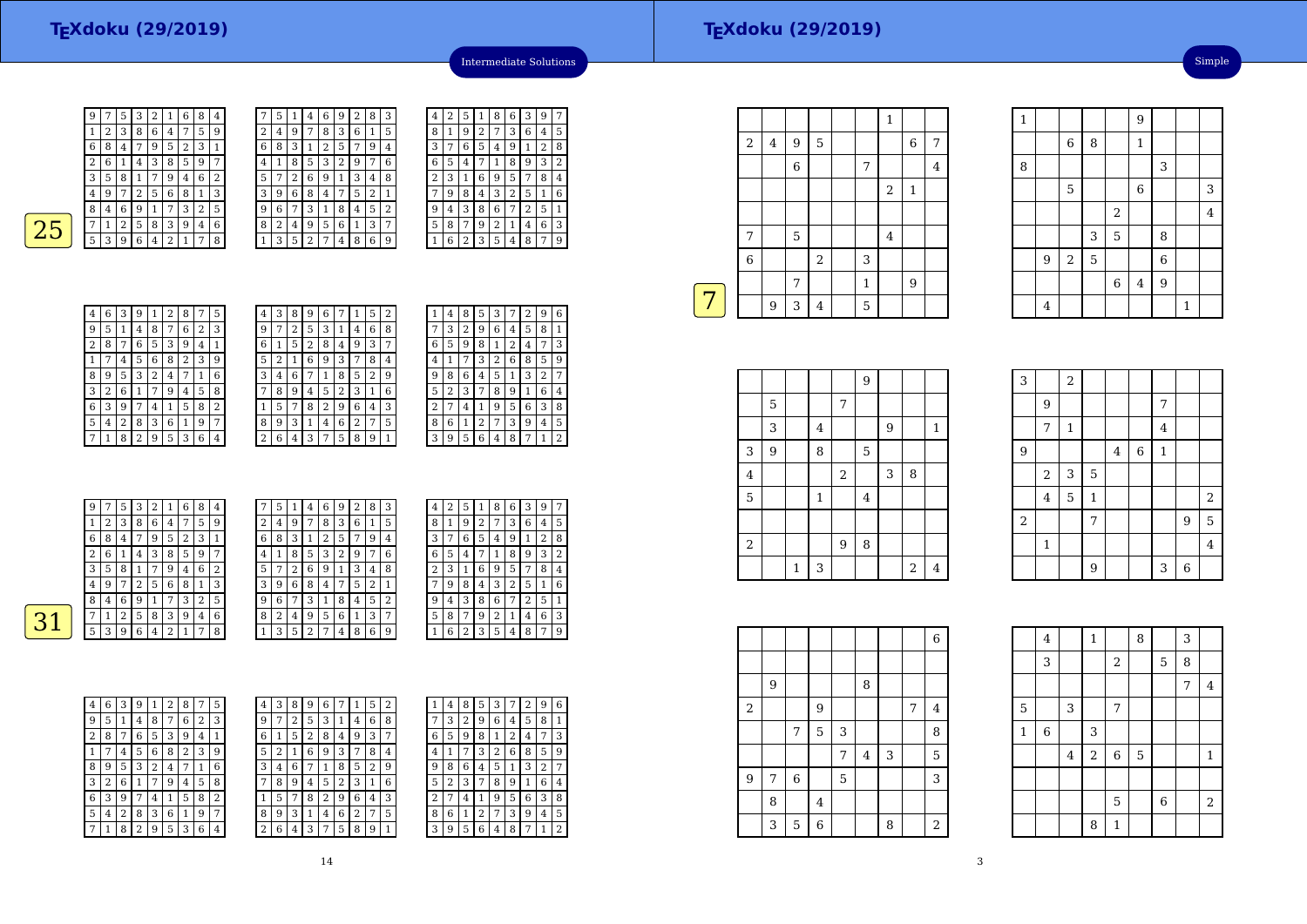## **TEXdoku (29/2019)**

#### Easy Solutions

| 1 | $\boldsymbol{9}$ |   |            |              |                | 7                |                |       |
|---|------------------|---|------------|--------------|----------------|------------------|----------------|-------|
|   |                  | 8 |            |              | $\overline{7}$ |                  |                | $\,2$ |
|   |                  | 3 |            |              |                | $\boldsymbol{6}$ |                | 5     |
|   |                  | 7 | $\sqrt{2}$ |              |                |                  | 9              |       |
|   |                  |   |            | $\mathbf{1}$ | 8              |                  |                |       |
|   |                  |   | 9          | $\mathbf 5$  |                |                  | $\overline{2}$ |       |
|   | $\overline{5}$   |   | 1          |              | $\,2$          |                  | 7              |       |
| 3 |                  |   |            |              |                |                  |                |       |
|   |                  |   | 5          | 6            |                |                  |                |       |

| 3              |   |            |   | $\sqrt{2}$     | 5 |             |                |   |
|----------------|---|------------|---|----------------|---|-------------|----------------|---|
|                |   | $\sqrt{2}$ |   | 3              | 7 |             |                |   |
|                |   |            | 7 |                |   |             |                | 4 |
| $\overline{6}$ |   |            |   |                | 8 |             |                | 7 |
| 5              |   |            |   | $\overline{4}$ | 3 | $\,$ 6 $\,$ | $\,2$          |   |
|                |   | 8          |   | 7              |   |             |                | 3 |
| $\sqrt{2}$     | 9 | 5          |   |                |   |             | 8              |   |
|                |   | 7          |   | 5              |   |             | $\overline{4}$ |   |

Easy

|             | 8 |            | 3              |            |   | $\,$ 6 $\,$ |   | $\mathbf{1}$ |
|-------------|---|------------|----------------|------------|---|-------------|---|--------------|
|             |   |            | $\overline{6}$ |            |   |             |   | 5            |
| $\,2$       |   |            | 8              | $\sqrt{ }$ |   |             |   |              |
| 7           |   | 9          |                | 6          | 5 |             |   | 3            |
|             | 3 | $\sqrt{2}$ |                |            |   |             |   |              |
| $\mathbf 1$ |   |            |                | 9          |   |             |   |              |
|             |   |            | $\mathbf{1}$   |            |   | 5           |   |              |
|             |   |            |                | $\sqrt{2}$ |   |             | 1 |              |
| 6           |   |            |                |            |   |             |   | 9            |

|   |   |   |              | 5            |                |   |              |   |
|---|---|---|--------------|--------------|----------------|---|--------------|---|
|   | 8 | 6 |              |              |                |   |              | 4 |
|   |   |   |              |              | $\overline{6}$ |   |              |   |
|   |   |   | 7            |              | $\,2$          | 3 |              |   |
|   | 4 |   | 8            |              |                | 7 |              |   |
|   | 5 |   | $\mathbf{1}$ |              |                |   |              | 6 |
|   | 7 |   | $\,2$        | $\mathbf{1}$ |                | 8 |              |   |
|   | 3 |   |              |              |                |   | $\mathbf{1}$ |   |
| 4 |   | 5 |              |              |                |   |              | 7 |

| $\overline{9}$          |                |   |                |   |         | $\mathbf{1}$ | $\overline{6}$ |                |
|-------------------------|----------------|---|----------------|---|---------|--------------|----------------|----------------|
|                         | $\,2$          |   |                | 5 | $\bf 4$ | 7            |                |                |
|                         | 8              |   |                |   |         | 5            |                |                |
| $\overline{\mathbf{4}}$ | 5              |   | $\overline{6}$ |   |         |              |                |                |
|                         |                |   |                |   |         | $\,6$        | 5              |                |
|                         |                | 6 |                | 2 | 7       |              |                | $\overline{4}$ |
|                         |                |   |                |   |         | 9            | 7              |                |
|                         | $\overline{6}$ | 8 |                |   |         |              |                |                |
|                         | $\mathbf{1}$   |   |                | 8 |         |              |                |                |

|             |                | 3              | $\mathbf{1}$ |             |                |                |             |
|-------------|----------------|----------------|--------------|-------------|----------------|----------------|-------------|
| 1           | 7              | $\overline{c}$ |              |             |                |                | 3           |
|             |                |                |              | 3           |                | 7              | $\sqrt{2}$  |
| $\,$ 6 $\,$ | 9              |                |              |             |                |                | 7           |
|             | 5              | 7              | $\,2$        | $\,$ 6 $\,$ | 9              |                |             |
|             |                |                |              |             |                |                | $\,$ 6 $\,$ |
|             | $\overline{4}$ | $\mathbf 1$    |              |             | $\overline{2}$ |                |             |
| 7           |                |                |              | $\mathbf 1$ | 5              |                |             |
|             |                | 5              |              |             |                | $\overline{4}$ |             |

|   | 9 | 4 | 6 | 2 | 5 | 7              | 3 | 8 |  |
|---|---|---|---|---|---|----------------|---|---|--|
| 5 | 6 | 8 | 3 | 4 | 7 | 9              | 1 | 2 |  |
| 2 | 7 | 3 | 8 | 9 | 1 | 6              | 4 | 5 |  |
| 8 | 4 |   | 2 | 3 | 6 | 5              | 9 | 1 |  |
| 9 | 2 | 5 | 7 | 1 | 8 | 4              | 6 | 3 |  |
| 6 | 3 | 1 | 9 | 5 | 4 | 8              | 2 | 7 |  |
| 4 | 5 | 6 |   | 8 | 2 | 3              | 7 | 9 |  |
| 3 | 8 | 2 | 4 | 7 | 9 | 1              | 5 | 6 |  |
|   |   | 9 | 5 | 6 | 3 | $\overline{2}$ | 8 | 4 |  |
|   |   |   |   |   |   |                |   |   |  |

| 7 | 4 | 6 | 9            | 8              | 1 | $\overline{2}$ | 3              | 5 |  |
|---|---|---|--------------|----------------|---|----------------|----------------|---|--|
| 3 | 8 | 1 | 6            | $\overline{2}$ | 5 | 4              | 7              | 9 |  |
| 9 | 5 | 2 | 4            | 3              | 7 | 8              | 6              | 1 |  |
| 8 | 1 | 3 | 7            | 6              | 2 | 5              | 9              | 4 |  |
| 6 | 2 | 4 | 5            | 9              | 8 | 3              | 1              | 7 |  |
| 5 | 7 | 9 | $\mathbf{1}$ | 4              | 3 | 6              | $\overline{2}$ | 8 |  |
| 4 | 6 | 8 | 2            | 7              | 9 | 1              | 5              | 3 |  |
| 2 | 9 | 5 | 3            | 1              | 4 | 7              | 8              | 6 |  |
| 1 | 3 | 7 | 8            | 5              | 6 | 9              | 4              | 2 |  |

| 4 | 8 |   | 3 | 5 | 9              | 6 | $\overline{2}$ | 1 |
|---|---|---|---|---|----------------|---|----------------|---|
| 9 | 1 | 3 | 6 | 4 | $\overline{2}$ | 8 | 7              | 5 |
| 2 | 5 | 6 | 8 | 7 | 1              | 3 | 9              | 4 |
| 7 | 4 | 9 | 2 | 6 | 5              | 1 | 8              | 3 |
| 5 | 3 | 2 | 7 | 1 | 8              | 9 | 4              | 6 |
| 1 | 6 | 8 | 4 | 9 | 3              | 2 | 5              | 7 |
| 8 | 9 | 4 | 1 | 3 | 7              | 5 | 6              | 2 |
| 3 | 7 | 5 | 9 | 2 | 6              | 4 | 1              | 8 |
| 6 | 2 | 1 | 5 | 8 | 4              | 7 | 3              | 9 |

| З | 2 | 4 | 9 | 5 |   | 1              | 6 | 8 |
|---|---|---|---|---|---|----------------|---|---|
| 5 | 8 | 6 | 3 | 2 | 1 | 9              |   | 4 |
|   | 9 |   | 4 | 8 | 6 | 5              | 2 | 3 |
|   | 6 | 8 |   | 4 | 2 | 3              | 5 | 1 |
|   | 4 | 3 | 8 | 6 | 5 |                | 9 | 2 |
| 2 | 5 |   | 1 | 3 | 9 | 4              | 8 | 6 |
| 6 |   | 9 | 2 | 1 | 3 | 8              | 4 | 5 |
| 8 | 3 | 2 | 5 | 7 | 4 | 6              | 1 | 9 |
| 4 |   | 5 | 6 | 9 | 8 | $\overline{2}$ | 3 | 7 |

| 9 | 4 | 5              | 8              | 7 | 2 | $\mathbf{1}$   | 6              | 3            |
|---|---|----------------|----------------|---|---|----------------|----------------|--------------|
| 6 | 2 | 1              | 3              | 5 | 4 |                | 8              | g            |
| 3 | 8 | 7              | 1              | 9 | 6 | 5              | 4              | 2            |
| 4 | 5 | 3              | 6              | 1 | 8 | $\overline{2}$ | 9              | 7            |
| 8 |   | 2              | 9              | 4 | 3 | 6              | 5              | $\mathbf{1}$ |
| 1 | 9 | 6              | 5              | 2 | 7 | 8              | 3              | 4            |
| 5 | 3 | $\overline{4}$ | $\overline{2}$ | 6 | 1 | 9              | 7              | 8            |
| 2 | 6 | 8              | 7              | 3 | 9 | 4              | $\mathbf{1}$   | 5            |
|   | 1 | 9              | 4              | 8 | 5 | 3              | $\overline{2}$ | 6            |
|   |   |                |                |   |   |                |                |              |

| 4 | 8 | 3 |   |   | 2 | 6              | 9 | 5 |
|---|---|---|---|---|---|----------------|---|---|
| 1 | 7 | 2 | 9 | 6 | 5 | 4              | 8 | 3 |
| 5 | 6 | 9 | 8 | 4 | 3 | 1              | 7 | 2 |
| 6 | 9 | 8 | 5 | 1 | 4 | 3              | 2 | 7 |
| 3 | 5 | 7 | 2 | 8 | 6 | 9              | 1 | 4 |
| 2 | 1 | 4 | 7 | 3 | 9 | 8              | 5 | 6 |
| 8 | 4 | 1 | 3 | 5 | 7 | $\overline{2}$ | 6 | 9 |
| 7 | 2 | 6 | 4 | 9 | 1 | 5              | 3 | 8 |
| o | 3 | 5 | 6 | 2 | 8 |                | 4 |   |

|   | 9 | 4 | 6 | 2 | 5 |   | 3 | 8 |  |
|---|---|---|---|---|---|---|---|---|--|
| 5 | 6 | 8 | 3 | 4 | 7 | 9 |   | 2 |  |
| 2 |   | 3 | 8 | 9 | 1 | 6 | 4 | 5 |  |
| 8 | 4 |   | 2 | 3 | 6 | 5 | 9 |   |  |
| 9 | 2 | 5 |   | 1 | 8 | 4 | 6 | 3 |  |
| 6 | 3 | 1 | 9 | 5 | 4 | 8 | 2 |   |  |
| 4 | 5 | 6 | 1 | 8 | 2 | 3 |   | 9 |  |
| 3 | 8 | 2 | 4 | 7 | 9 | 1 | 5 | 6 |  |
|   |   | q | 5 | 6 | 3 | 2 | 8 | 4 |  |
|   |   |   |   |   |   |   |   |   |  |

| 7            | 4 | 6 | 9 | 8 | 1 | 2 | 3 | 5 |  |
|--------------|---|---|---|---|---|---|---|---|--|
| 3            | 8 | 1 | 6 | 2 | 5 | 4 | 7 | 9 |  |
| 9            | 5 | 2 | 4 | 3 | 7 | 8 | 6 | 1 |  |
| 8            | 1 | 3 | 7 | 6 | 2 | 5 | 9 | 4 |  |
| 6            | 2 | 4 | 5 | 9 | 8 | 3 | 1 | 7 |  |
| 5            | 7 | 9 | 1 | 4 | 3 | 6 | 2 | 8 |  |
| 4            | 6 | 8 | 2 | 7 | 9 | 1 | 5 | 3 |  |
| 2            | 9 | 5 | 3 | 1 | 4 | 7 | 8 | 6 |  |
| $\mathbf{1}$ | 3 | 7 | 8 | 5 | 6 | 9 | 4 | 2 |  |

| 4 | 8 | 7              | 3              | 5 | 9              | 6              | $\overline{2}$ | 1 |
|---|---|----------------|----------------|---|----------------|----------------|----------------|---|
| 9 | 1 | 3              | 6              | 4 | $\overline{2}$ | 8              | 7              | 5 |
| 2 | 5 | 6              | 8              | 7 | 1              | 3              | 9              | 4 |
| 7 | 4 | 9              | $\overline{c}$ | 6 | 5              | 1              | 8              | 3 |
| 5 | 3 | $\overline{2}$ | 7              | 1 | 8              | 9              | 4              | 6 |
| 1 | 6 | 8              | 4              | 9 | 3              | $\overline{c}$ | 5              | 7 |
| 8 | 9 | 4              | 1              | 3 | 7              | 5              | 6              | 2 |
| 3 | 7 | 5              | 9              | 2 | 6              | 4              | 1              | 8 |
| 6 | 2 | 1              | 5              | 8 | 4              |                | 3              | 9 |

| 3 | 2 | 4                       | 9 | 5              |   | 1              | 6 | 8              |  |
|---|---|-------------------------|---|----------------|---|----------------|---|----------------|--|
| 5 | 8 | 6                       | 3 | $\overline{2}$ | 1 | 9              | 7 | 4              |  |
| 7 | 9 | 1                       | 4 | 8              | 6 | 5              | 2 | 3              |  |
| g | 6 | 8                       |   | 4              | 2 | 3              | 5 | 1              |  |
| 1 | 4 | 3                       | 8 | 6              | 5 | 7              | 9 | $\overline{2}$ |  |
| 2 | 5 | 7                       | 1 | 3              | 9 | 4              | 8 | 6              |  |
| 6 | 7 | 9                       | 2 | 1              | 3 | 8              | 4 | 5              |  |
| 8 | 3 | $\overline{\mathbf{c}}$ | 5 | 7              | 4 | 6              | 1 | 9              |  |
| 4 | 1 | 5                       | 6 | 9              | 8 | $\overline{2}$ | 3 | 7              |  |

| 9              | 4 | 5 | 8 | 7 | 2 | 1                       | 6              | 3 |
|----------------|---|---|---|---|---|-------------------------|----------------|---|
| 6              | 2 | 1 | 3 | 5 | 4 |                         | 8              | 9 |
| 3              | 8 | 7 | 1 | 9 | 6 | 5                       | 4              | 2 |
| 4              | 5 | 3 | 6 | 1 | 8 | $\overline{\mathbf{c}}$ | 9              | 7 |
| 8              | 7 | 2 | 9 | 4 | 3 | 6                       | 5              | 1 |
| 1              | 9 | 6 | 5 | 2 | 7 | 8                       | 3              | 4 |
| 5              | 3 | 4 | 2 | 6 | 1 | 9                       | 7              | 8 |
| $\overline{c}$ | 6 | 8 | 7 | 3 | 9 | 4                       | 1              | 5 |
|                | 1 | 9 | 4 | 8 | 5 | 3                       | $\overline{2}$ | 6 |

| 4 | 8 | 3 | ı |   | 2 | 6              | 9              | 5 |
|---|---|---|---|---|---|----------------|----------------|---|
| 1 | 7 | 2 | 9 | 6 | 5 | 4              | 8              | 3 |
| 5 | 6 | 9 | 8 | 4 | 3 | 1              |                | 2 |
| 6 | 9 | 8 | 5 | 1 | 4 | 3              | $\overline{2}$ | 7 |
| 3 | 5 | 7 | 2 | 8 | 6 | 9              | 1              | 4 |
| 2 | 1 | 4 |   | 3 | 9 | 8              | 5              | 6 |
| 8 | 4 | 1 | 3 | 5 | 7 | $\overline{2}$ | 6              | 9 |
|   | 2 | 6 | 4 | 9 | 1 | 5              | 3              | 8 |
|   | 3 | 5 | 6 | 2 | 8 | 7              | 4              | 1 |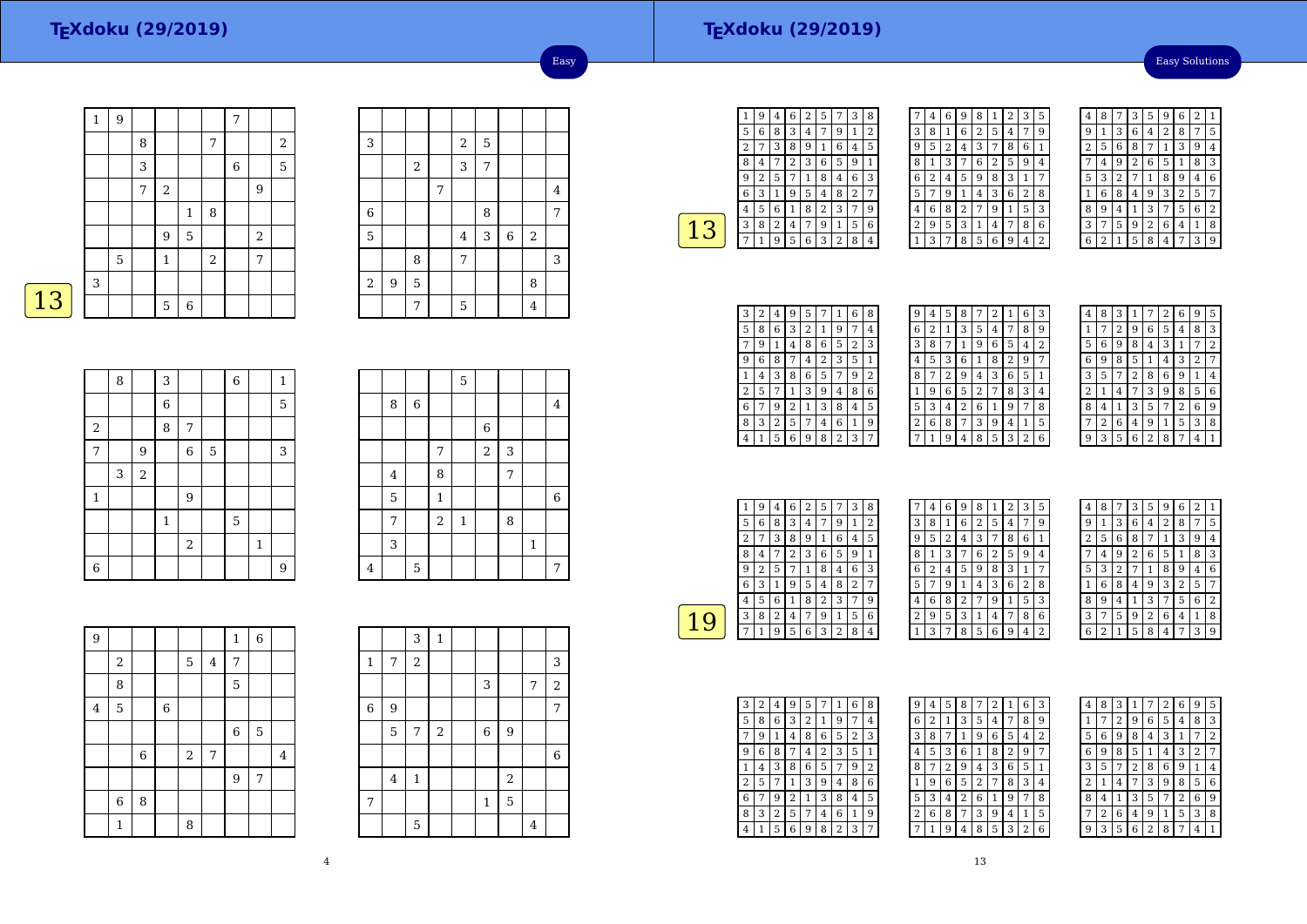Easy



 $\overline{1}$ 

2

 $\lceil 5 \rceil$  $\frac{5}{4}$  $\frac{4}{8}$ 

| 1 |   | 9 | 2 | 3 | 5 | 4 | 8 | 6 | 4 | 6 | 8 |   | 9 | 5 | 2 | 1              |                |
|---|---|---|---|---|---|---|---|---|---|---|---|---|---|---|---|----------------|----------------|
| 2 | 6 | 8 | 1 | 4 | 7 | 9 | 5 | 3 | 7 | 9 |   | 6 | 8 | 2 | 5 | 4              | 3              |
| 5 | 4 | 3 | 8 | 9 | 6 |   |   | 2 | 2 | 5 | 3 |   | 1 | 4 | 8 | 9              | 6              |
| 4 | 8 | 1 |   | 2 | 9 | 3 | 6 | 5 | 8 | 2 | 6 | 4 | 3 | 9 |   | 7              | 5              |
| 6 | 5 | 2 | 3 | 8 | 4 | 1 | 7 | 9 | 9 | 7 | 5 | 8 | 6 | 1 | 4 | 3              | $\overline{2}$ |
| 3 | 9 | 7 | 6 | 5 | 1 | 8 | 2 | 4 | 3 |   | 4 | 2 | 5 | 7 | 6 | 8              | 9              |
| 8 | 3 | 5 | 4 | 1 | 2 | 6 | 9 | 7 | 6 | 8 |   |   | 2 | 3 | 9 | 5              | 4              |
| 9 | 1 | 6 | 5 | 7 | 3 | 2 | 4 | 8 | 5 | 3 | 2 | 9 | 4 | 8 | 7 | 6              | 1              |
| 7 | 2 | 4 | 9 | 6 | 8 | 5 | 3 |   |   | 4 | 9 | 5 | 7 | 6 | 3 | $\overline{2}$ | 8              |

|   | 6 | 8           | 5 | 9 |                | 4 | 3 | 2 | 7                       |
|---|---|-------------|---|---|----------------|---|---|---|-------------------------|
| 9 | 4 | $\mathbf 1$ | 3 | 8 | $\overline{2}$ | 6 | 7 | 5 | 3                       |
| 2 | 3 | 5           | 6 | 4 |                | 9 | 1 | 8 | $\mathbf{5}$            |
| 3 | 5 | 7           | 8 | 1 | 4              | 2 | 9 | 6 | 5                       |
| 8 | 9 | 4           | 7 | 2 | 6              | 1 | 5 | 3 | $\overline{\mathbf{r}}$ |
| 6 | 1 | 2           | 9 | 3 | 5              | 8 | 4 |   |                         |
| 4 | 7 | 6           | 1 | 5 | 8              | 3 | 2 | 9 | 1                       |
| 5 | 2 | 3           | 4 | 6 | 9              | 7 | 8 | 1 |                         |
|   | 8 | 9           | 2 | 7 | 3              | 5 | 6 | 4 |                         |
|   |   |             |   |   |                |   |   |   | 3                       |

Simple Solutions

| $\perp$     7   2   4   9   6   8   5   3   1 |            |  |  |  |  |
|-----------------------------------------------|------------|--|--|--|--|
|                                               |            |  |  |  |  |
|                                               |            |  |  |  |  |
|                                               |            |  |  |  |  |
|                                               |            |  |  |  |  |
|                                               | 9827653114 |  |  |  |  |

7

| 9 | 8 | 2 | 7              | 6              | 5 | 3 | 1 | 4              |
|---|---|---|----------------|----------------|---|---|---|----------------|
| 6 | 5 | 4 | 1              | 3              | 9 | 2 | 8 | 7              |
| 1 |   | 3 | 4              | $\overline{c}$ | 8 | 5 | 9 | 6              |
| 3 | 9 | 7 | 6              | 5              | 2 | 1 | 4 | 8              |
| 2 | 4 | 6 | 3              | 8              | 1 |   | 5 | 9              |
| 5 | 1 | 8 | 9              | 4              | 7 | 6 | 3 | $\overline{2}$ |
| 4 | 3 | 1 | $\overline{2}$ | 9              | 6 | 8 | 7 | 5              |
| 8 | 6 | 9 | 5              | 7              | 3 | 4 | 2 | 1              |
| 7 | 2 | 5 | 8              | 1              | 4 | 9 | 6 | 3              |

| 8 | 9 | 1 |   | 2 | 5 | 4 | З | 6 |
|---|---|---|---|---|---|---|---|---|
| 3 | 7 | 6 | 4 | 8 | 1 | 5 | 2 | 9 |
| 4 | 5 | 2 | 6 | 3 | 9 | 7 | 8 | 1 |
| 6 | 3 | 7 | 1 | 9 | 8 | 2 | 5 | 4 |
| 2 | 8 | 9 | 5 | 4 | 3 | 6 | 1 | 7 |
| 5 | 1 | 4 | 2 | 6 | 7 | 3 | 9 | 8 |
|   | 2 | 8 | 3 | 1 | 4 | 9 | 6 | 5 |
| 9 | 4 | 3 | 8 | 5 | 6 | 1 | 7 | 2 |
|   | 6 | 5 | 9 | 7 | 2 | 8 | 4 | 3 |

| 4 |   | 8 | 9 | 2 |   |   |   | 5           |
|---|---|---|---|---|---|---|---|-------------|
| 1 | 6 | 9 | 3 | 4 | 5 | 7 | 2 | 8           |
| 5 | 2 | 3 | 7 | 6 | 8 | 1 | 9 | 4           |
| 3 | 1 | 4 | 6 | 5 | 2 | 8 |   | 9           |
| 6 | 9 | 7 | 8 | 1 | 3 | 5 | 4 | 2           |
| 8 | 5 | 2 | 4 | 9 | 7 | 6 | 1 | 3           |
|   | 8 | 6 | 2 | 3 | 9 | 4 | 5 | 1           |
| 9 | 4 | 5 | 1 | 8 | 6 | 2 | 3 | 7           |
| 2 | 3 | 1 | 5 | 7 | 4 | 9 | 8 | 6           |
|   |   |   |   |   |   |   |   | З<br>6<br>1 |

| 3 | 7      | 8 | 6 | 4      | 9 |   | 5 | 2 | 1              | 5 |   |   | 3 | 9              | 4 | 8 | 6 |
|---|--------|---|---|--------|---|---|---|---|----------------|---|---|---|---|----------------|---|---|---|
| 2 | 4      | 9 | 5 |        | 8 | 3 | 6 | 7 | 9              | 3 | 6 | 8 | 4 |                | 2 | 5 | 7 |
| 5 |        | 6 | 3 | ר<br>∠ | 7 | 9 | 8 | 4 | 8              | 2 | 4 | 6 | 7 | 5              | 3 | 9 |   |
| 9 | 8      | 4 |   | 3      | 6 | h |   | 5 | $\overline{2}$ | 8 | 5 | 4 | 9 | 6              |   | 7 | 3 |
|   | 3      | 2 | 9 | 5      | 4 | 8 | 7 | 6 | 3              | 7 | 9 |   | 2 | 8              | 5 | 6 | 4 |
| 7 | 6      | 5 |   | 8      | 2 | 4 | 3 | 9 | 4              | 6 |   | 3 | 5 | 7              | 8 | 2 | 9 |
| 6 | 5      |   |   | 9      | 3 |   | 4 | 8 | 7              | 9 | 2 | 5 |   | 3              | 6 | 4 | 8 |
| 4 | ∍<br>∠ | 7 | 8 | 6      | 1 | 5 | 9 | 3 | 5              | 1 | 8 | 7 | 6 | 4              | 9 | 3 | 2 |
| 8 | 9      | 3 |   | ⇁      | 5 | 6 | າ | 1 | 6              | 4 | 3 | 9 | 8 | $\overline{c}$ | ⇁ |   | 5 |
|   |        |   |   |        |   |   |   |   |                |   |   |   |   |                |   |   |   |

| 8 | 2 | 4 | 5 | 1 | 9 | 6            | 7 | 3              |
|---|---|---|---|---|---|--------------|---|----------------|
| 1 | 5 | 9 | 6 | 7 | 3 | 8            | 4 | $\overline{2}$ |
| 6 | 3 | 7 | 4 | 8 | 2 | 9            | 5 | 1              |
| 3 | 9 | 2 | 8 | 6 | 5 | 4            | 1 | 7              |
| 4 | 1 | 6 | 9 | 2 | 7 | 3            | 8 | 5              |
| 5 | 7 | 8 | 1 | 3 | 4 | 2            | 6 | 9              |
| 7 | 6 | 3 | 2 | 4 | 1 | 5            | 9 | 8              |
| 2 | 4 | 5 | 7 | 9 | 8 | $\mathbf{1}$ | 3 | 6              |
| ä | 8 | 1 | 3 | 5 | 6 | 7            | 2 | 4              |

| 3 | 6 | 2 | 4 | 9 | 7 | 5 | $\mathbf{1}$ | 8 | 7 |
|---|---|---|---|---|---|---|--------------|---|---|
| 4 | 9 | 8 | 3 | 5 | 1 | 7 | 2            | 6 | É |
| 5 |   | 1 | 8 | 6 | 2 | 4 | 3            | 9 | E |
| 9 | 8 | 7 | 2 | 4 | 6 | 1 | 5            | 3 | 2 |
| 1 | 2 | 3 | 5 | 8 | 9 | 6 | 4            | 7 | б |
| 6 | 4 | 5 | 1 | 7 | 3 | 9 | 8            | 2 | ٤ |
| 2 | 3 | 6 | 7 | 1 | 4 | 8 | 9            | 5 | ć |
| 8 | 1 | 9 | 6 | 3 | 5 | 2 | 7            | 4 | 1 |
| 7 | 5 | 4 | 9 | 2 | 8 | 3 | 6            | 1 | 4 |
|   |   |   |   |   |   |   |              |   |   |

| 7 | 2 |   | 3 | 4 | y | b | 8 | 6 |   |   |
|---|---|---|---|---|---|---|---|---|---|---|
| 3 | 6 | 8 |   | 2 | 5 | 7 | 4 | 9 | 6 | 3 |
| 5 | 9 | 4 |   | 6 | 8 | 2 | 3 | 1 | 9 | 8 |
| 2 | 5 | 3 | 9 | 8 | 6 |   |   | 4 | 5 | 2 |
| 6 | 4 | 7 | 5 | 3 | 1 | 9 | 2 | 8 | 1 | 6 |
| 8 |   | 9 | 2 | 7 | 4 | 3 | 6 | 5 | 8 |   |
| 9 |   | 6 | 8 | 5 | 2 | 4 |   | 3 | 2 |   |
| 1 | 8 | 2 | 4 | 9 | 3 | 6 | 5 | 7 | 4 | 9 |
|   | 3 | 5 | 6 |   | 7 | 8 | 9 | 2 | 3 | 5 |
|   |   |   |   |   |   |   |   |   |   |   |

|   | 4 | 5 | 1 | 9 | 8              | 2 | 3 | 6 |
|---|---|---|---|---|----------------|---|---|---|
| 6 | 3 | 1 | 4 | 2 | 7              | 5 | 8 | 9 |
| 9 | 8 | 2 | 5 | 3 | 6              | 1 | 7 | 4 |
| 5 | 2 | 3 | 9 | 7 | 1              | 4 | 6 | 8 |
| 1 | 6 | 9 | 3 | 8 | 4              | 7 | 2 | 5 |
| 8 | 7 | 4 | 2 | 6 | 5              | 3 | 9 | 1 |
| 2 | 1 | 7 | 6 | 4 | 9              | 8 | 5 | 3 |
| 4 | 9 | 8 | 7 | 5 | 3              | 6 | 1 | 2 |
| 3 | 5 | 6 | 8 | 1 | $\overline{c}$ | 9 | 4 | 7 |

|    | 1 | 9           |   |              |   |                | 7 |                |                |
|----|---|-------------|---|--------------|---|----------------|---|----------------|----------------|
|    |   |             | 8 |              |   | 7              |   |                | $\overline{2}$ |
|    |   |             | 3 |              |   |                | 6 |                | 5              |
|    |   |             | 7 | $\sqrt{2}$   |   |                |   | 9              |                |
|    |   |             |   |              | 1 | 8              |   |                |                |
|    |   |             |   | 9            | 5 |                |   | $\overline{2}$ |                |
|    |   | $\mathbf 5$ |   | $\mathbf{1}$ |   | $\overline{2}$ |   | 7              |                |
|    | 3 |             |   |              |   |                |   |                |                |
| 19 |   |             |   | 5            | 6 |                |   |                |                |
|    |   |             |   |              |   |                |   |                |                |

2

7

1

6

|              | 8 |       | 3 |        |   | 6 |   | 1 |
|--------------|---|-------|---|--------|---|---|---|---|
|              |   |       | 6 |        |   |   |   | 5 |
| 2            |   |       | 8 | 7      |   |   |   |   |
| 7            |   | 9     |   | $\,$ 6 | 5 |   |   | 3 |
|              | 3 | $\,2$ |   |        |   |   |   |   |
| $\mathbf{1}$ |   |       |   | 9      |   |   |   |   |
|              |   |       | 1 |        |   | 5 |   |   |
|              |   |       |   | 2      |   |   | 1 |   |
|              |   |       |   |        |   |   |   |   |

|                |                |       |                | 5           |                |                |              |                |
|----------------|----------------|-------|----------------|-------------|----------------|----------------|--------------|----------------|
|                | 8              | $\,6$ |                |             |                |                |              | $\overline{4}$ |
|                |                |       |                |             | 6              |                |              |                |
|                |                |       | 7              |             | $\overline{2}$ | 3              |              |                |
|                | $\overline{4}$ |       | 8              |             |                | $\overline{7}$ |              |                |
|                | 5              |       | $\mathbf{1}$   |             |                |                |              | $\,$ 6 $\,$    |
|                | 7              |       | $\overline{a}$ | $\mathbf 1$ |                | 8              |              |                |
|                | 3              |       |                |             |                |                | $\mathbf{1}$ |                |
| $\overline{4}$ |                | 5     |                |             |                |                |              | 7              |

3

6

5

2

 $\begin{array}{|c|c|c|c|c|}\n\hline\n3 & 2 \\
\hline\n\end{array}$ 

2

 $\begin{array}{|c|c|c|c|c|}\n\hline\n5 & 4 \\
\hline\n\end{array}$ 

7

7

8 7

 $2 \mid 9 \mid 5$  8

7 | 5 | 4

 $\begin{array}{|c|c|c|}\n\hline\n2 & 5 \\
\hline\n3 & 7\n\end{array}$ 

 $\begin{array}{|c|c|c|c|c|}\n\hline\n7 & 4 \\
\hline\n\end{array}$ 

 $\begin{array}{|c|c|c|c|c|}\n\hline\n4 & 3 & 6 & 2 \\
\hline\n7 & & & & \n\end{array}$ 

 $\frac{7}{1}$  3

 $\overline{3}$ 

6 8 7

| 9              |                |             |             |       |            | $\mathbf{1}$ | $\,$ 6 $\,$ |                |  |
|----------------|----------------|-------------|-------------|-------|------------|--------------|-------------|----------------|--|
|                | 2              |             |             | 5     | 4          | 7            |             |                |  |
|                | 8              |             |             |       |            | $\mathbf 5$  |             |                |  |
| $\overline{4}$ | $\overline{5}$ |             | $\,$ 6 $\,$ |       |            |              |             |                |  |
|                |                |             |             |       |            | $\,6\,$      | 5           |                |  |
|                |                | $\,$ 6 $\,$ |             | $\,2$ | $\sqrt{ }$ |              |             | $\overline{4}$ |  |
|                |                |             |             |       |            | 9            | 7           |                |  |
|                | 6              | 8           |             |       |            |              |             |                |  |
|                | 1              |             |             | 8     |            |              |             |                |  |

6 9

|              |                | 3              | $\mathbf{1}$ |             |                |                |             |
|--------------|----------------|----------------|--------------|-------------|----------------|----------------|-------------|
| $\mathbf{1}$ | 7              | $\overline{a}$ |              |             |                |                | 3           |
|              |                |                |              | 3           |                | 7              | $\sqrt{2}$  |
| $\,6$        | 9              |                |              |             |                |                | 7           |
|              | 5              | 7              | $\,2$        | $\,$ 6 $\,$ | $\overline{9}$ |                |             |
|              |                |                |              |             |                |                | $\,$ 6 $\,$ |
|              | $\overline{4}$ | $\mathbf 1$    |              |             | $\sqrt{2}$     |                |             |
| 7            |                |                |              | $\mathbf 1$ | 5              |                |             |
|              |                | 5              |              |             |                | $\overline{4}$ |             |

5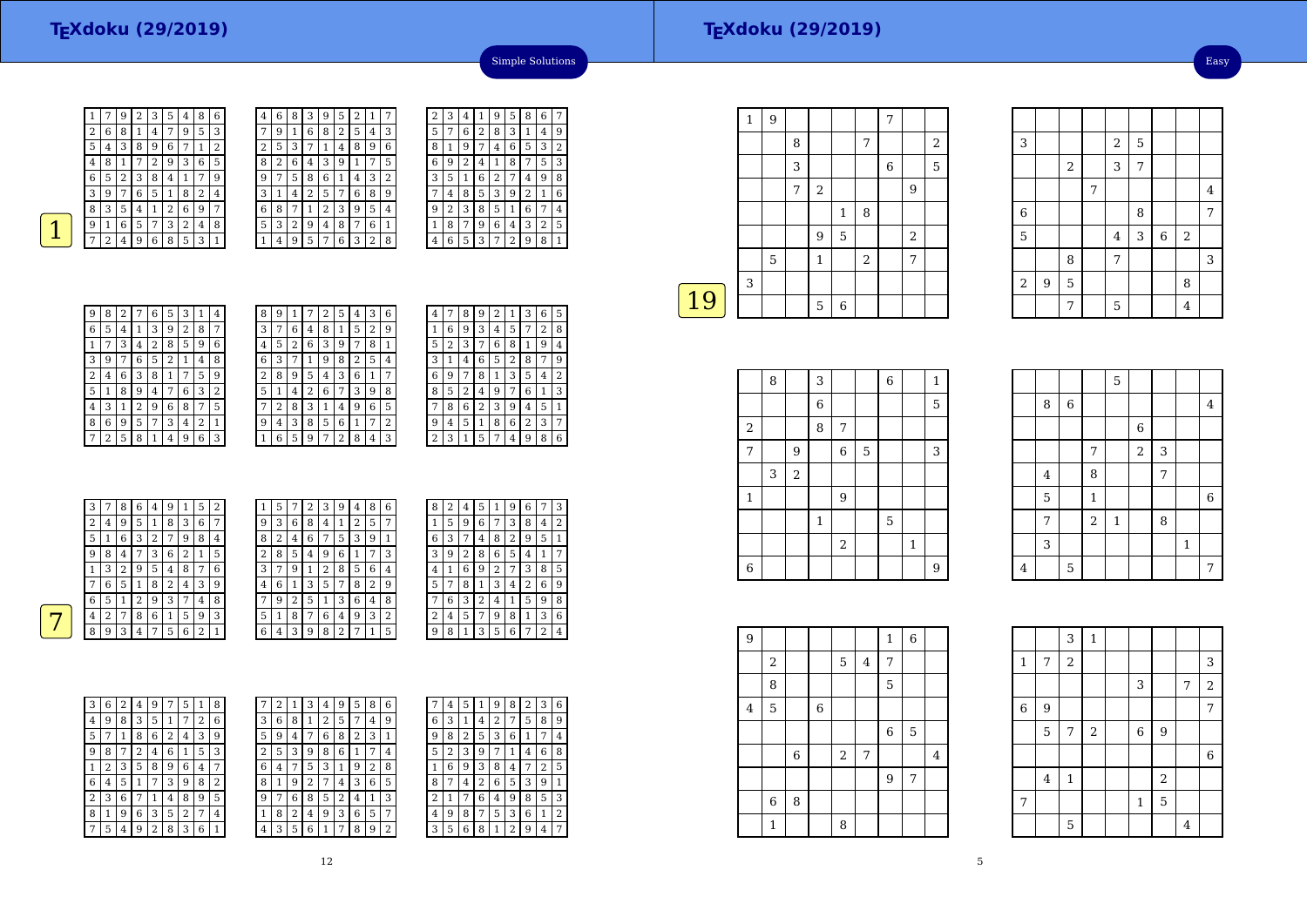|    |   |   |   | 3     |              |   |   |                |             |
|----|---|---|---|-------|--------------|---|---|----------------|-------------|
|    |   | 2 | 3 |       |              | 4 | 7 |                |             |
|    | 6 |   |   |       |              |   |   |                | 1           |
|    |   |   |   | 4     | 3            | 8 |   |                |             |
|    |   |   | 8 |       |              | 9 |   |                |             |
|    |   |   | 7 | $\,2$ |              |   |   |                |             |
|    | 8 |   |   |       | $\mathbf{1}$ |   | 3 | $\overline{2}$ |             |
|    | 7 |   |   |       | 8            |   | 9 |                | $\,$ 6 $\,$ |
| 25 |   | 3 | 9 |       |              |   |   |                |             |

| 7              |       | $\mathbf 1$ | $\bf 4$      |              |       |         |                |              |
|----------------|-------|-------------|--------------|--------------|-------|---------|----------------|--------------|
|                |       |             | 7            |              | 3     |         |                |              |
| $\overline{6}$ |       |             | $\mathbf{1}$ |              |       |         | 9              |              |
| $\bf 4$        |       |             |              |              |       |         |                |              |
|                |       |             |              | 9            |       | 3       |                |              |
|                |       | 6           |              |              |       |         | $\overline{2}$ | $\mathbf{1}$ |
|                |       |             |              | $\mathbf{1}$ |       | $\bf 4$ |                |              |
|                | $\,2$ |             |              |              | $\,6$ |         | 3              |              |
|                | 3     |             | $\,2$        | 7            |       | 8       |                |              |
|                |       |             |              |              |       |         |                |              |

Intermediate

|    | 3              |   |                |              |             | 6 |   | 1 | 4 |
|----|----------------|---|----------------|--------------|-------------|---|---|---|---|
|    |                |   |                | 7            | $\mathbf 5$ |   |   |   |   |
|    |                | 6 | $\bf 4$        | $\mathbf{1}$ |             |   |   | 5 |   |
|    | $\overline{6}$ |   |                | 5            |             |   |   |   |   |
|    | 5              |   |                |              |             |   | 9 |   |   |
|    |                | 4 |                |              | 3           |   |   |   | 7 |
|    |                | 3 | $\overline{2}$ |              |             |   |   |   | 1 |
|    | $\mathbf 1$    |   |                |              |             |   |   |   |   |
| 55 | 9              |   | 7              |              |             | 1 |   |   | 3 |
|    |                |   |                |              |             |   |   |   |   |

| 9                |   |              | $\overline{a}$   | 7            |       |             |   |   |
|------------------|---|--------------|------------------|--------------|-------|-------------|---|---|
|                  |   |              | 8                |              |       | 5           |   |   |
|                  |   | 3            |                  |              |       |             |   | 9 |
| 8                |   |              |                  |              | $\,2$ | $\,$ 6 $\,$ |   |   |
|                  | 5 | $\,2$        | $\boldsymbol{6}$ | $\mathbf{1}$ | 3     |             |   |   |
|                  |   | $\mathbf{1}$ | 5                |              |       | 7           |   |   |
|                  |   |              |                  | 8            | 7     | $\sqrt{2}$  |   |   |
| $\boldsymbol{2}$ |   |              | $\overline{9}$   |              |       |             |   |   |
|                  |   | 8            | $\mathbf{1}$     |              |       |             | 9 |   |

|   |                  |                  |       | $\overline{6}$ |              |                  |                |
|---|------------------|------------------|-------|----------------|--------------|------------------|----------------|
| 8 |                  | $\boldsymbol{2}$ |       |                |              | 4                | 5              |
|   |                  | 5                |       |                | $\mathbf{1}$ | $\boldsymbol{2}$ | 8              |
|   | 5                |                  |       |                | 9            |                  | $\overline{a}$ |
|   |                  |                  |       |                |              | 8                | $\overline{4}$ |
|   | $\boldsymbol{9}$ | $\overline{4}$   |       |                | 5            | $\mathbf{1}$     |                |
| 9 | $\overline{4}$   | 8                |       | $\overline{7}$ |              | 5                |                |
|   |                  |                  | $\,2$ |                |              | $\boldsymbol{6}$ |                |
| 1 |                  |                  |       | 4              |              |                  | 9              |

| $\bf 4$ | $\,$ 6 $\,$  |   |                  |             | $\,2$ |              |                         | 5 |
|---------|--------------|---|------------------|-------------|-------|--------------|-------------------------|---|
| 9       |              |   |                  | 8           |       |              | $\overline{\mathbf{c}}$ |   |
|         |              | 7 | $\boldsymbol{6}$ | $\mathbf 5$ |       |              |                         |   |
|         |              |   |                  | 6           | 8     |              |                         |   |
|         |              | 5 |                  |             |       |              |                         | 6 |
|         | $\,2$        |   | $\mathbf{1}$     |             | 9     |              |                         |   |
|         |              |   |                  | $\bf 4$     |       |              |                         |   |
|         |              |   |                  |             |       | $\mathbf{1}$ |                         | 7 |
|         | $\mathbf{1}$ | 8 | $\,2$            | 9           |       |              |                         |   |

| $\overline{4}$ |              | 9           |              |       |             |                | $\overline{a}$ |
|----------------|--------------|-------------|--------------|-------|-------------|----------------|----------------|
| 9              |              | 5           |              |       |             |                |                |
| $\overline{6}$ | $\mathbf{1}$ |             | 8            | 4     |             |                |                |
|                |              | $\,$ 6 $\,$ |              |       |             |                |                |
|                |              |             | $\mathbf{1}$ | 8     | 5           |                | 9              |
|                |              |             |              | $\,2$ |             |                |                |
| $\mathbf{1}$   |              |             |              |       | $\,$ 6 $\,$ | $\overline{4}$ |                |
| 8              | 9            |             |              |       |             | 7              | 5              |
| $\overline{a}$ | 6            |             | 7            |       | 8           |                |                |

|            | $\bf 4$ |              |                |                | 7 |              |   |                |
|------------|---------|--------------|----------------|----------------|---|--------------|---|----------------|
|            | 3       |              | 9              |                |   |              | 8 |                |
|            |         | 9            |                | $\mathbf 1$    |   |              | 7 |                |
|            |         |              | 3              | $\overline{a}$ |   |              |   |                |
|            |         |              | $\bf 4$        |                |   |              |   |                |
|            |         | $\,$ 3 $\,$  |                |                | 9 | $\mathbf{1}$ |   | $\overline{4}$ |
| $\sqrt{2}$ | 7       |              |                |                |   |              |   |                |
| 8          |         | $\mathbf{1}$ |                |                | 3 |              |   |                |
|            |         |              | $\overline{6}$ | $\overline{4}$ | 8 | 7            |   |                |

|                         |       |       |                |                  |                |   |   | $\mathbf{1}$   |  |
|-------------------------|-------|-------|----------------|------------------|----------------|---|---|----------------|--|
|                         |       | 5     |                |                  |                |   |   |                |  |
|                         | 8     |       |                |                  |                |   |   | 3              |  |
|                         |       | 3     | $\overline{4}$ | 5                |                |   | 9 |                |  |
|                         | $\,2$ |       |                |                  |                |   |   |                |  |
|                         |       | 9     |                | 3                | 7              | 1 |   |                |  |
| $\overline{\mathbf{4}}$ |       | 7     | 8              | $\sqrt{2}$       |                | 5 | 3 |                |  |
|                         |       | $\,2$ | $\mathbf{1}$   | $\boldsymbol{9}$ |                |   |   | $\overline{4}$ |  |
|                         | 5     |       |                |                  | $\overline{4}$ |   |   | 8              |  |

| $\mathbf 5$ |   | $\overline{6}$          |   |                |             |             | 9              |
|-------------|---|-------------------------|---|----------------|-------------|-------------|----------------|
|             |   | $\overline{\mathbf{4}}$ | 3 |                |             | $\sqrt{2}$  |                |
|             |   |                         |   |                | 8           | $\,$ 6 $\,$ |                |
| $\,$ 8 $\,$ |   |                         |   | 9              |             |             |                |
|             | 9 | 5                       |   | $\overline{4}$ |             |             | 3              |
| 4           | 5 |                         |   |                | $\mathbf 1$ |             | 6              |
|             |   |                         |   | 8              | 9           |             | $\overline{4}$ |
|             |   |                         |   | $\overline{a}$ |             | 5           |                |
|             |   | $\mathbf{1}$            |   |                |             |             |                |

|                           |   | 5 |                |   |       | 7 |              |  |
|---------------------------|---|---|----------------|---|-------|---|--------------|--|
|                           |   |   | 9              |   | 3     |   | 6            |  |
|                           |   |   | $\overline{6}$ |   |       | 5 | 9            |  |
|                           |   | 7 |                | 8 | 9     |   |              |  |
| $\ensuremath{\mathsf{3}}$ |   |   | $\overline{4}$ |   |       |   |              |  |
|                           |   |   |                |   | $\,6$ |   |              |  |
| $\,$ 6 $\,$               | 8 |   | 5              | 9 |       | 3 | $\mathbf{1}$ |  |
|                           |   |   |                |   |       | 4 |              |  |
| 5                         | 7 | 4 | 3              |   |       | 6 |              |  |

|   |              | $\mathbf 1$ | 5 | 9       |   |         | $\sqrt{2}$ | 3            |
|---|--------------|-------------|---|---------|---|---------|------------|--------------|
|   | 9            |             |   |         |   |         |            | $\mathbf{1}$ |
| 8 |              |             |   |         |   |         | $\bf 4$    |              |
| 5 |              |             | 9 |         | 7 | $\,1\,$ |            |              |
| 7 |              | $\,2$       |   |         |   |         |            |              |
|   | $\mathbf{1}$ |             |   |         |   | $\bf 4$ | 8          |              |
|   |              | 5           |   | $\bf 4$ |   |         |            | 9            |
|   | 8            |             | 3 |         |   |         |            |              |
| 3 |              |             |   |         |   | $\,2$   |            |              |

11

6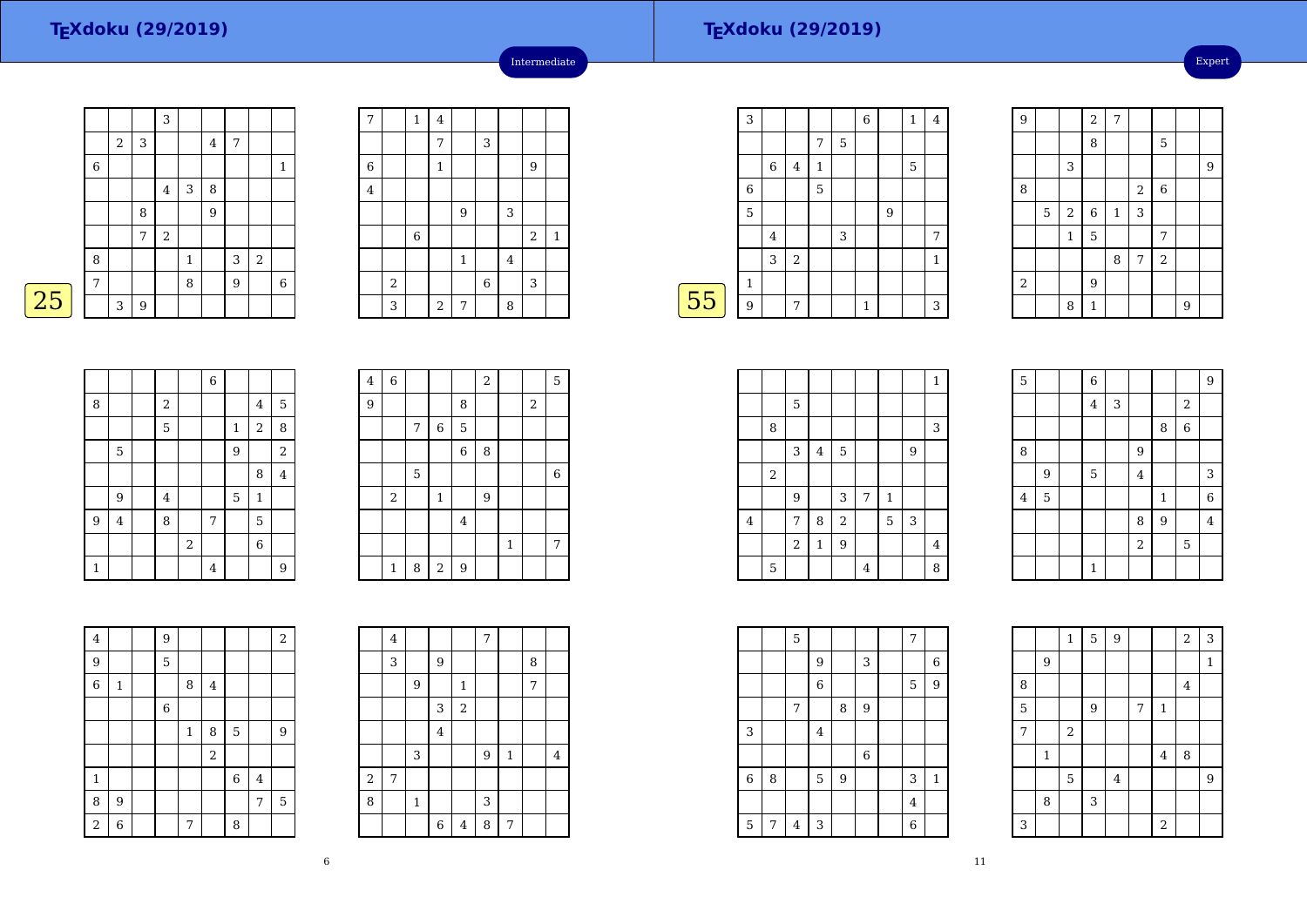5

9

2

<sup>4</sup>

8

 $\overline{2}$ 

5

 $\frac{5}{2}$  7

 $7 | 4 | 3$ 

4

49

## **TEXdoku (29/2019)**

Intermediate

|   | 3            |                |         |              |   | 6            |   | 1 | 4           |
|---|--------------|----------------|---------|--------------|---|--------------|---|---|-------------|
|   |              |                |         | 7            | 5 |              |   |   |             |
|   |              | 6              | $\bf 4$ | $\mathbf{1}$ |   |              |   | 5 |             |
|   | $\,$ 6 $\,$  |                |         | 5            |   |              |   |   |             |
|   | 5            |                |         |              |   |              | 9 |   |             |
|   |              | $\overline{4}$ |         |              | 3 |              |   |   | 7           |
|   |              | 3              | $\,2$   |              |   |              |   |   | $\mathbf 1$ |
|   | $\mathbf{1}$ |                |         |              |   |              |   |   |             |
| 9 | 9            |                | 7       |              |   | $\mathbf{1}$ |   |   | 3           |

8 | | | | | | | | | 3 3 4 5 9

<sup>3</sup> <sup>7</sup> <sup>1</sup>

 $\begin{array}{|c|c|c|c|c|}\n\hline\n7 & 8 & 2 & 5 & 3 \\
\hline\n2 & 1 & 9 & & \n\end{array}$ 

 $2 \mid 1 \mid 9 \mid$  4

4 | 8

 $6\overline{6}$ 

1

5

8

4

9 $\begin{array}{|c|c|} \hline 9 & & 5 \\ \hline 5 & & \\ \hline \end{array}$ 

|   |         | $\sqrt{2}$     | 7            |       |                |   |   |
|---|---------|----------------|--------------|-------|----------------|---|---|
|   |         | 8              |              |       | 5              |   |   |
|   | 3       |                |              |       |                |   | 9 |
|   |         |                |              | $\,2$ | $\,$ 6 $\,$    |   |   |
| 5 | $\,2$   | $\,$ 6 $\,$    | $\mathbf{1}$ | 3     |                |   |   |
|   | $\,1\,$ | $\overline{5}$ |              |       | 7              |   |   |
|   |         |                | 8            | 7     | $\overline{a}$ |   |   |
|   |         | 9              |              |       |                |   |   |
|   | 8       | $\mathbf{1}$   |              |       |                | 9 |   |
|   |         |                |              |       |                |   |   |

<sup>6</sup> <sup>9</sup>

4 5 1 6 8

8 9

1

 $\frac{4}{3}$  2

 $\frac{8}{16}$ 

 $\begin{array}{c|c|c}\n4 & 3 \\
\hline\n1 & 6\n\end{array}$ 

 $\begin{array}{c|c|c}\n9 & 4 \\
\hline\n5 & \n\end{array}$  $\begin{array}{|c|c|c|c|c|}\n\hline\n2 & 5 \\
\hline\n\end{array}$ 

Expert

|       |            |   | 3              |   |                |   |                  |              |
|-------|------------|---|----------------|---|----------------|---|------------------|--------------|
|       | $\sqrt{2}$ | 3 |                |   | $\overline{4}$ | 7 |                  |              |
| $\,6$ |            |   |                |   |                |   |                  | $\mathbf{1}$ |
|       |            |   | 4              | 3 | 8              |   |                  |              |
|       |            | 8 |                |   | 9              |   |                  |              |
|       |            | 7 | $\overline{2}$ |   |                |   |                  |              |
| 8     |            |   |                | 1 |                | 3 | $\boldsymbol{2}$ |              |
| 7     |            |   |                | 8 |                | 9 |                  | 6            |
|       | 3          | 9 |                |   |                |   |                  |              |
|       |            |   |                |   |                |   |                  |              |

| $\overline{7}$   |       | $\mathbf 1$ | 4           |                |             |         |            |         |
|------------------|-------|-------------|-------------|----------------|-------------|---------|------------|---------|
|                  |       |             | 7           |                | 3           |         |            |         |
| $\boldsymbol{6}$ |       |             | $\mathbf 1$ |                |             |         | 9          |         |
| $\overline{4}$   |       |             |             |                |             |         |            |         |
|                  |       |             |             | 9              |             | 3       |            |         |
|                  |       | $\,$ 6 $\,$ |             |                |             |         | $\sqrt{2}$ | $\,1\,$ |
|                  |       |             |             | $\mathbf{1}$   |             | $\bf 4$ |            |         |
|                  | $\,2$ |             |             |                | $\,$ 6 $\,$ |         | 3          |         |
|                  | 3     |             | $\sqrt{2}$  | $\overline{7}$ |             | 8       |            |         |

| $\bf 4$        | $\overline{6}$ |             |              |                  | $\overline{2}$ |       |                  | 5              |
|----------------|----------------|-------------|--------------|------------------|----------------|-------|------------------|----------------|
| $\overline{9}$ |                |             |              | 8                |                |       | $\boldsymbol{2}$ |                |
|                |                | 7           | $\,$ 6 $\,$  | $\mathbf 5$      |                |       |                  |                |
|                |                |             |              | $\,$ 6 $\,$      | 8              |       |                  |                |
|                |                | $\mathbf 5$ |              |                  |                |       |                  | $\overline{6}$ |
|                | $\,2$          |             | $\mathbf{1}$ |                  | 9              |       |                  |                |
|                |                |             |              | $\bf 4$          |                |       |                  |                |
|                |                |             |              |                  |                | $1\,$ |                  | 7              |
|                | $\mathbf{1}$   | 8           | $\sqrt{2}$   | $\boldsymbol{9}$ |                |       |                  |                |

|                | $\overline{4}$ |              |                |       | 7 |              |   |         |
|----------------|----------------|--------------|----------------|-------|---|--------------|---|---------|
|                | 3              |              | 9              |       |   |              | 8 |         |
|                |                | 9            |                | 1     |   |              | 7 |         |
|                |                |              | 3              | $\,2$ |   |              |   |         |
|                |                |              | $\overline{4}$ |       |   |              |   |         |
|                |                | 3            |                |       | 9 | $\mathbf{1}$ |   | $\bf 4$ |
| $\overline{a}$ | 7              |              |                |       |   |              |   |         |
| 8              |                | $\mathbf{1}$ |                |       | 3 |              |   |         |
|                |                |              | $\overline{6}$ | 4     | 8 | 7            |   |         |

| $\overline{4}$ | $\overline{6}$ |              |               |                | $\overline{a}$ |              |            | 5 |
|----------------|----------------|--------------|---------------|----------------|----------------|--------------|------------|---|
| $\overline{9}$ |                |              |               | 8              |                |              | $\sqrt{2}$ |   |
|                |                | 7            | 6             | 5              |                |              |            |   |
|                |                |              |               | $\overline{6}$ | 8              |              |            |   |
|                |                | 5            |               |                |                |              |            | 6 |
|                | $\,2$          |              | $\mathbf{1}$  |                | 9              |              |            |   |
|                |                |              |               | $\bf 4$        |                |              |            |   |
|                |                |              |               |                |                | $\mathbf{1}$ |            | 7 |
|                | 1              | $\mathsf{R}$ | $\mathcal{D}$ | $\mathbf Q$    |                |              |            |   |

|   |                         |            |       | $\overline{6}$ |              |                  |                |  |
|---|-------------------------|------------|-------|----------------|--------------|------------------|----------------|--|
| 8 |                         | $\sqrt{2}$ |       |                |              | $\overline{4}$   | $\overline{5}$ |  |
|   |                         | 5          |       |                | $\mathbf{1}$ | $\overline{2}$   | 8              |  |
|   | 5                       |            |       |                | 9            |                  | $\overline{2}$ |  |
|   |                         |            |       |                |              | 8                | $\overline{4}$ |  |
|   | 9                       | 4          |       |                | 5            | $\mathbf{1}$     |                |  |
| 9 | $\overline{\mathbf{4}}$ | 8          |       | 7              |              | 5                |                |  |
|   |                         |            | $\,2$ |                |              | $\boldsymbol{6}$ |                |  |
| 1 |                         |            |       | $\bf 4$        |              |                  | 9              |  |

| $\overline{\mathbf{4}}$ |              | 9           |              |                         |             |   | $\sqrt{2}$ |  |
|-------------------------|--------------|-------------|--------------|-------------------------|-------------|---|------------|--|
| 9                       |              | $\mathbf 5$ |              |                         |             |   |            |  |
| 6                       | $\mathbf{1}$ |             | 8            | $\overline{\mathbf{4}}$ |             |   |            |  |
|                         |              | $\,6$       |              |                         |             |   |            |  |
|                         |              |             | $\mathbf{1}$ | 8                       | 5           |   | 9          |  |
|                         |              |             |              | $\,2$                   |             |   |            |  |
| 1                       |              |             |              |                         | $\,$ 6 $\,$ | 4 |            |  |
| 8                       | 9            |             |              |                         |             | 7 | 5          |  |
| $\overline{\mathbf{c}}$ | 6            |             | 7            |                         | 8           |   |            |  |

|                |   | 5 |                |   |        | 7 |              |
|----------------|---|---|----------------|---|--------|---|--------------|
|                |   |   | 9              |   | 3      |   | 6            |
|                |   |   | $\overline{6}$ |   |        | 5 | 9            |
|                |   | 7 |                | 8 | 9      |   |              |
| 3              |   |   | $\overline{4}$ |   |        |   |              |
|                |   |   |                |   | $\,$ 6 |   |              |
| $\overline{6}$ | 8 |   | 5              | 9 |        | 3 | $\mathbf{1}$ |
|                |   |   |                |   |        | 4 |              |

|                |              | $\mathbf{1}$ | 5 | 9       |   |                | 2 | 3            |
|----------------|--------------|--------------|---|---------|---|----------------|---|--------------|
|                | 9            |              |   |         |   |                |   | $\mathbf{1}$ |
| 8              |              |              |   |         |   |                | 4 |              |
| $\overline{5}$ |              |              | 9 |         | 7 | $\mathbf 1$    |   |              |
| $\overline{7}$ |              | $\,2$        |   |         |   |                |   |              |
|                | $\mathbf{1}$ |              |   |         |   | $\overline{4}$ | 8 |              |
|                |              | 5            |   | $\bf 4$ |   |                |   | 9            |
|                | 8            |              | 3 |         |   |                |   |              |
| 3              |              |              |   |         |   | $\overline{c}$ |   |              |